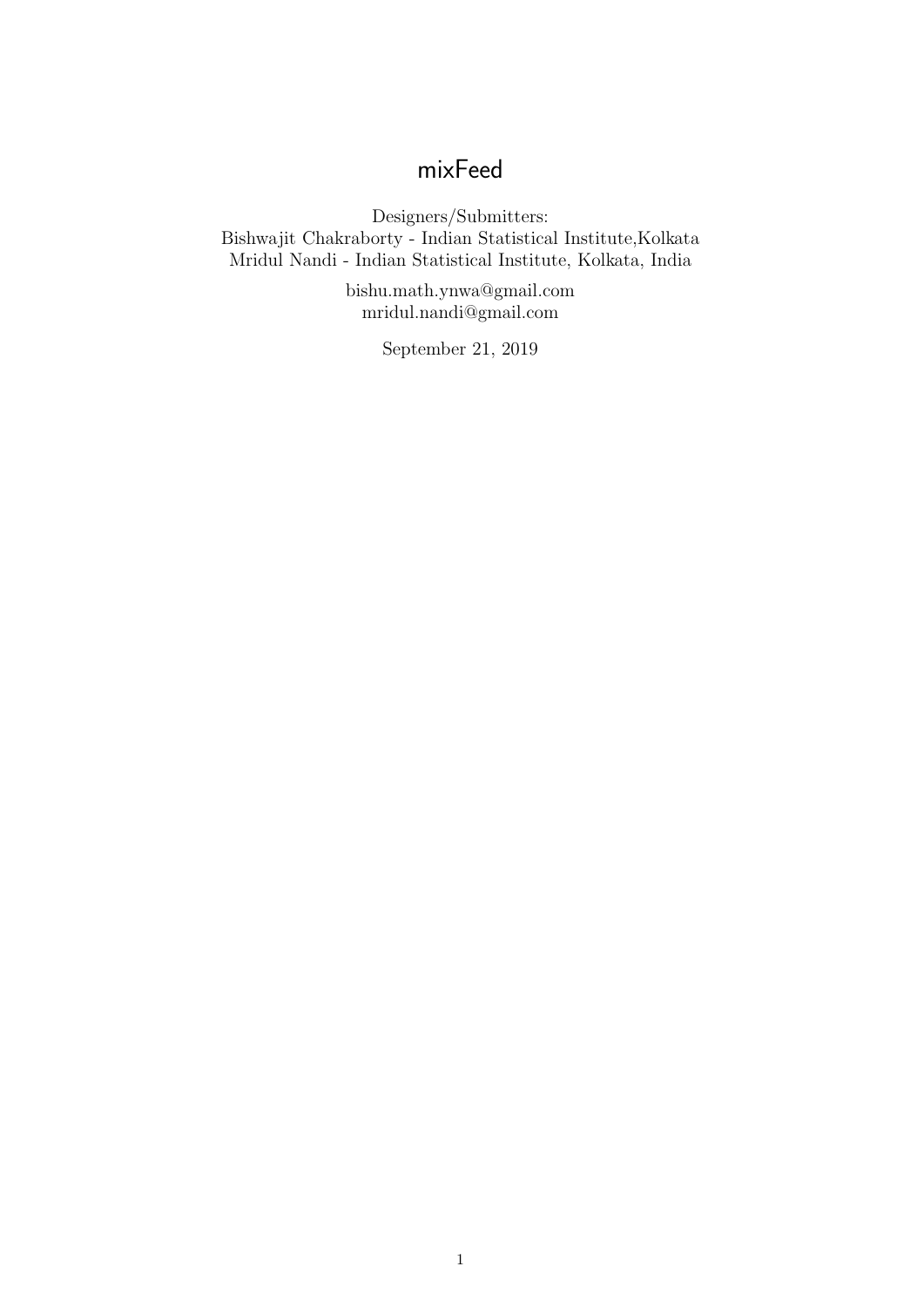## 1 Introduction

In this document, we propose a new scheme for authenticated encryption with associated data (AEAD) based on AES'128/128 [\[7\]](#page-18-0) block cipher. Here, we introduce a new mode which we call Minimally Xored Feedback mode (mixFeed) based on any block cipher with some involved key-scheduling algorithm. Our mode (on top of the *n*-bit block cipher) requires only *n*-bit xor to process each *n*-bit blocks. The name can also be justified for the fact that we use a mixture of Plaintext and Ciphertext as the feedback to the underlying blockcipher.

Another aspect of the mixFeed is that, we use nonce-dependent key. This would help to get higher security beyond conventional model (such as reasonable security against leakage of nonce-dependent key).

## <span id="page-1-0"></span>2 mixFeed Specification

#### 2.1 Notations and Conventions

We fix positive even integers n,  $\kappa$ , and t to denote the block size, key size, and tag size respectively in bits. Our input nonce size is one byte less than the block size.  $E_n/\kappa$  denotes a block cipher family E, parametrized by the block length n and key length  $\kappa$ . In this paper we use AES'128/128 and so  $n = 128$ , nonce size  $= 120$ and  $\kappa = 128$ . Note that AES'128/128 is same as the original AES128/128 except that we use mixcolumn operation at the last round.

We fix the tag size to be 128. Note that one can always truncate the tag to a small size if required.

We use  $\{0,1\}^+$  and  $\{0,1\}^n$  to denote the set of all non-empty (binary) strings, and n-bit strings, respectively.  $\lambda$  denotes the empty string and  $\{0,1\}^* = \{0,1\}^+ \cup \{\lambda\}$ . For all practical purposes: we use little-endian format of indexing, and assume all binary strings are *byte-oriented*, i.e. belong in  $({0,1}^8)^*$ . For any string  $B \in \{0,1\}^+$ , |B| denotes the number of bits in B, and for  $0 \le i \le |B|-1$ ,  $b_i$  denotes the *i*-th bit of B, i.e.  $B = b_{|B|-1} \cdots b_0$ . where  $b_0$  is the least significant bit (LSB) and  $b_{|B|-1}$  is the most significant bit (MSB). Given a nonempty bit string B of size  $x < n$ , we denote pad(B) as  $0^{n-x-1}1B$ . Thus we always pad the extra bits from MSB side. When  $x = n$ , we define  $\text{pad}(B)$  as B itself. The chop function chops either the most significant or least significant bits. For  $k \leq n$ , and  $B \in \{0,1\}^n$ ,  $[B]_k := B_{k-1} \dots B_0$  and  $[B]_k := B_{n-1} \dots B_{n-k}.$ 

For  $B \in \{0,1\}^+$ ,  $(B_{\ell-1},...,B_0) \stackrel{n}{\leftarrow} B$ , denotes the *n*-bit *block parsing* of B into  $(B_{\ell-1},...,B_0)$ , where  $|B_i| = n$  for  $0 \le i \le \ell - 2$ , and  $1 \le |B_{\ell-1}| \le n$ . For  $A, B \in \{0,1\}^+$ , and  $|A| = |B|$ ,  $A \oplus B$  denotes the "bitwise" XOR" operation on A and B. For  $A, B \in \{0,1\}^+$ ,  $A \| B$  denotes the "string concatenation" operation on A and B.

We will use a compact representation of if-else statement by the following expression  $P$ ?  $b : c$  where  $P$  is some mathematical statement. This evaluates to b if P is true and c otherwise.  $P_1 \& P_2 ? b_1 : b_2 : b_3 : b_4$ evaluates to  $b_1$  if both  $P_1$  and  $P_2$  are true, to  $b_2$  if only  $P_1$  is true, to  $b_3$  if only  $P_2$  is true and to  $b_4$  if none of  $P_1$ ,  $P_2$  are true.

BLOCK CIPHER: A block cipher with key size  $\kappa$  and block size n is a family of permutations over n-bits indexed by  $\kappa$  bit key. For a fixed key  $k \in \{0,1\}^{\kappa}$ , we write  $E_k(\cdot) = E(k, \cdot)$ . Many block cipher uses some non-trivial key-scheduling algorithm which produces round keys for each round to mask the block cipher state. Let  $\phi$  corresponds to the function which updates the key. In other words, if K is the key of the block cipher for the current execution,  $\phi(K)$  will denote the updated key. We will see details of this key update function for AES'128/128 in more details later.

#### 2.2 Our Recommendation

In Algorithm [1](#page-2-0) we describe our specification mixFeed based on any block cipher E. We propose (primary submission) mixFeed where E is instantiated by AES'128/128 where the last round also calls MixColumns operation of AES128/128. For the sake of completeness we describe it in Algorithm [2.](#page-3-0) This does not change any security level of AES'128/128, but it adds uniformity over all rounds.

#### 2.3 Provenance of Constants used in Tweak Control

Our mode uses a 4-bit constant  $t_3 \parallel t_2 \parallel t_1 \parallel t_0$  for processing the last block of associated data and the last block of message which distinguishes different cases regarding completeness of the last blocks. This constant value is decided from the inputs of the hardware API and are explained as follows.

• eoi :  $t_3$  is called the end of input control bit. This bit is set to 1 if and only if the current data block being processed is the final block of the input. For all other data block processing  $t_3$  is set to 0.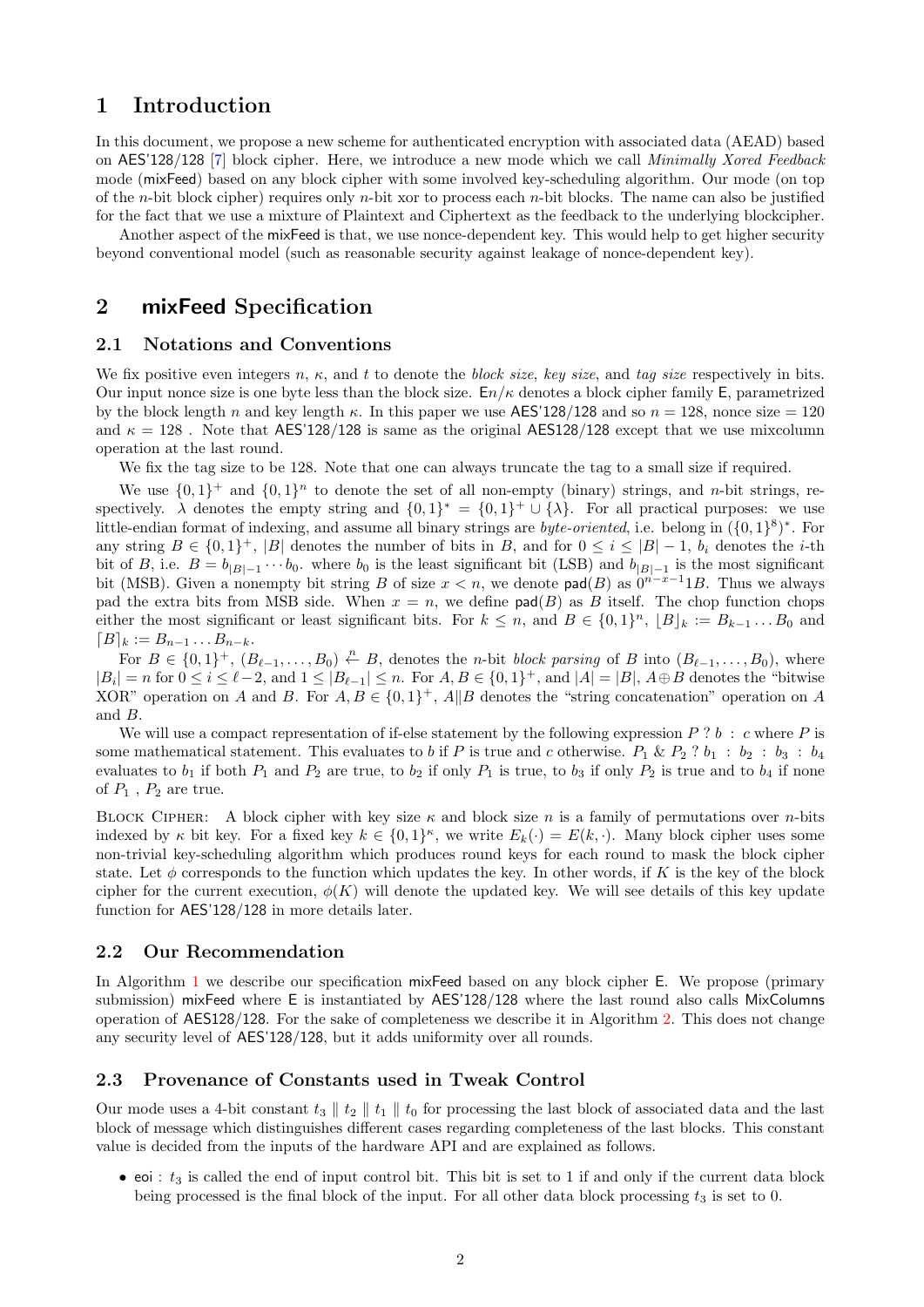|                                                                                    |                                                                                                           | 1: function $Fmt(A, M)$                                                                      |
|------------------------------------------------------------------------------------|-----------------------------------------------------------------------------------------------------------|----------------------------------------------------------------------------------------------|
| $((a, \delta_A), (m, \delta_M)) \leftarrow \text{Fmt}(A, M)$                       | 2:                                                                                                        | $(A_{a-1},\ldots,A_0)\overset{n}{\leftarrow}A$                                               |
| if $a = 0, m = 0$ then                                                             | 3:                                                                                                        | $(M_{m-1},\ldots,M_0)\stackrel{n}{\leftarrow}M$                                              |
| $(T, *) \leftarrow E_K(N  0^610)$                                                  | 4:                                                                                                        | $\delta_A \leftarrow (n \mid  A_{a-1} ) \& (m = 0)$ ? 12 : 4 : 14 : 6                        |
| return $(\lambda, T)$                                                              | 5:                                                                                                        | $\delta_M \leftarrow (n \mid  M_{m-1} )? 13 : 15$                                            |
| else if $a = 0$ then $(K_N, *) \leftarrow E_K(N  0^71)$                            | 6:                                                                                                        | return $((a, \delta_A), (m, \delta_M))$                                                      |
| else $(K_N, *) \leftarrow \mathsf{E}_K(N  0^8)$                                    |                                                                                                           |                                                                                              |
| $(T, K) \leftarrow \mathsf{E}_{K_N}(N  0^8)$                                       |                                                                                                           | 7: function proc_txt( $K_1, Y_0, D, \delta_D, dir$ )                                         |
| $C \leftarrow \lambda$                                                             | 8:                                                                                                        | $(D_{d-1},\ldots,D_0)\overset{n}{\leftarrow}D$                                               |
| if $a \neq 0$ then $(*, T, K) \leftarrow \text{proc.txt}(T, K, A, \delta_A, +)$    | 9:                                                                                                        | for $i = 0$ to $d - 1$ do                                                                    |
| if $m \neq 0$ then $(C, T, *) \leftarrow \text{proc\_txt}(T, K, M, \delta_M, *)$   | 10:                                                                                                       | $(X_{i+1}, D') \leftarrow \textsf{Feed}(Y_i, D_i, dir)$                                      |
| return $(C, T)$                                                                    | 11:                                                                                                       | $(Y_{i+1}, K_{i+2}) \leftarrow \mathsf{E}_{K_{i+1}}(X_{i+1})$                                |
|                                                                                    | 12:                                                                                                       | $X_{d+1} \leftarrow Y_d \oplus 0^{n-4}    \delta_D$                                          |
|                                                                                    | 13:                                                                                                       | $(Y_{d+1}, K_{d+2}) \leftarrow \mathsf{E}_{K_{d+1}}(X_{d+1})$                                |
| $((a, \delta_A), (m, \delta_C)) \leftarrow \text{Fmt}(A, C)$                       | 14:                                                                                                       | return $(D', Y_{d+1}, K_{d+2})$                                                              |
| if $a = 0, m = 0$ then                                                             |                                                                                                           |                                                                                              |
| $(T', *) \leftarrow E_K(N  0^610)$                                                 |                                                                                                           | 15: function Feed $(Y, D, \text{dir})$                                                       |
| return $(T = T')$ ? $\top : \bot$                                                  | 16:                                                                                                       | $D' \leftarrow D \oplus [Y]_{ D }$                                                           |
| else if $a = 0$ then $(K_N, *) \leftarrow E_K(N  0^71)$                            | 17:                                                                                                       | if dir $=$ " + " then                                                                        |
| else $(K_N, *) \leftarrow \mathsf{E}_K(N  0^8)$                                    | 18:                                                                                                       | $B \leftarrow \lceil \mathsf{pad}(D') \rceil_{n/2}    \lceil \mathsf{pad}(D) \rceil_{n/2}$   |
| $(T', K) \leftarrow \mathsf{E}_{K_N}(N  0^8)$                                      | 19:                                                                                                       | if dir $=$ " $-$ " then                                                                      |
| $M \leftarrow \lambda$                                                             | <b>20:</b>                                                                                                | $B \leftarrow \lceil \mathsf{pad}(D) \rceil_{n/2}    \lfloor \mathsf{pad}(D') \rfloor_{n/2}$ |
| if $a \neq 0$ then $(*,T',K) \leftarrow \text{proc.txt}(T',K,A,\delta_A,+)$        | 21:                                                                                                       | $X \leftarrow B \oplus Y$                                                                    |
| if $m \neq 0$ then $(M, T', *) \leftarrow \text{proc\_txt}(T', K, C, \delta_C, -)$ | 22:                                                                                                       | return $(X, D')$                                                                             |
| if $T \neq T'$ then                                                                |                                                                                                           |                                                                                              |
| return $\perp$                                                                     |                                                                                                           |                                                                                              |
| else                                                                               |                                                                                                           |                                                                                              |
| return $(M, \top)$                                                                 |                                                                                                           |                                                                                              |
|                                                                                    |                                                                                                           |                                                                                              |
|                                                                                    | 1: function $MIXFED_{[E]}$ .enc $(K, N, A, M)$<br>13: function MIXFEED <sub>[E]</sub> .dec(K, N, A, C, T) |                                                                                              |

<span id="page-2-0"></span>**Algorithm 1** Encryption/Decryption algorithm in mixFeed. Here,  $\lambda$  denotes the empty string.  $\bot$ ,  $\top$  denotes the abort and accept symbols respectively. By ∗, we mean that the exact value is not bothered.

- eot:  $t_2$  is called the end of type control bit. This bit is set to 1 if and only if the current data block being processed is the last block of the same type i.e. it is the last block of message/ associated data. For all other data block processing  $t_2$  is set to 0.
- partial:  $t_1$  is called the partial control bit. this bit is set to 1 if data block currently being processed is a partial block, i.e. it's the data size is less than the required block size. For all other data block processes it is set to 0.
- Type:  $t_0$  is called the type control bit and it identifies the data being processed. For the final message block processing,  $t_0$  is set to 1. For all other data processing,  $t_0$  is set to 0.

While processing a last data block of a type, the input of the block cipher is decided based on the 4 control bits. Fmt function outputs the  $\delta_A$ ,  $\delta_M$  values by simply giving the integer representation of  $t_3||t_2||t_1||t_0$ . For example if we are in the last message block and it is partial then  $t_3 = 1, t_2 = 1, t_1 = 1, t_0 = 1$ , making  $\delta_M = 15$  In Algorithm 1. Similarly if we are processing the last associate data block which is complete and the message length is non-zero, then  $t_3 = 0, t_2 = 1, t_1 = 0, t_0 = 0$  making  $\delta_M = 4$ .

|                                                                  |  |  |  |  | $1 \mid 2 \mid 3 \mid 4 \mid 5 \mid 6 \mid 7 \mid 8 \mid 9 \mid 10 \mid 11$ |  |
|------------------------------------------------------------------|--|--|--|--|-----------------------------------------------------------------------------|--|
| $RCON(i)$   01   02   04   08   10   20   40   80   1b   36   6c |  |  |  |  |                                                                             |  |

|  |  | <b>Table 1:</b> The RCON Values |
|--|--|---------------------------------|
|--|--|---------------------------------|

## 3 Security of mixFeed

Here we describe some possible strategies to attack the mixFeed mode, and give a rough estimate on the amount of data and time required to mount those attacks (see Table [2\)](#page-3-1). In the following discussion: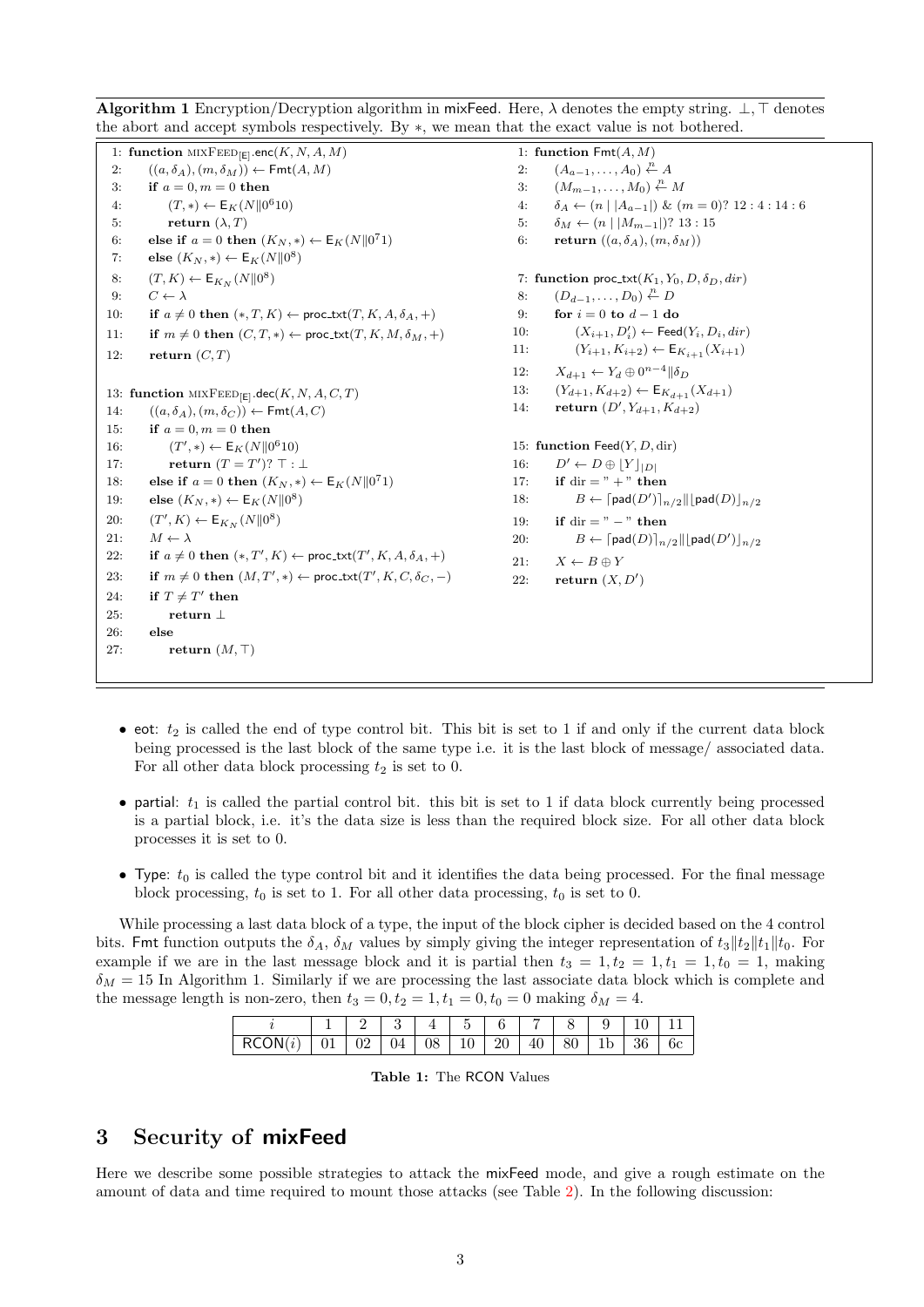<span id="page-3-0"></span>Algorithm 2 AES'128/128 Block Cipher. To apply a chain of block cipher, we perform an extra round of AES'128/128 Key-Schedule and use that round key as the initial key of the next call of AES'128/128. As described in the Introduction the second output of Emodule only depends on the first input  $K$  and we define this function as  $\phi(K)$ .

|     | 1: function $E(K; X)$                                            | 1: function $SubBytes(X)$                                                               |  |
|-----|------------------------------------------------------------------|-----------------------------------------------------------------------------------------|--|
| 2:  | $(W_{47},\ldots,W_0) \leftarrow \mathsf{KeyGen}(K)$              | $(X_{15},\ldots,X_0)\overset{8}{\leftarrow}X$<br>2:                                     |  |
| 3:  | for $i = 1$ to 10 do                                             | for $i = 0$ to 15 do<br>3:                                                              |  |
| 4:  | $X \leftarrow X \oplus (W_{4i-1}, W_{4i-2}, W_{4i-3}, W_{4i-4})$ | $X_i \leftarrow AS(X_i)$<br>4:                                                          |  |
| 5.  | $X \leftarrow$ SubBytes $(X)$                                    | return $X$<br>5:                                                                        |  |
| 6:  | $X \leftarrow$ ShiftRows $(X)$                                   |                                                                                         |  |
| 7:  | $X \leftarrow$ MixColumns $(X)$                                  | 6: function Shiftrows $(X)$                                                             |  |
| 8:  | $X \leftarrow X \oplus (W_{43}, W_{42}, W_{41}, W_{40})$         | $(X_{15},\ldots,X_0)\overset{8}{\leftarrow}X$<br>7:                                     |  |
| 9:  | $K \leftarrow (W_{47}, W_{46}, W_{45}, W_{44})$                  | for $i=0$ to 3 do<br>8:                                                                 |  |
| 10: | return $(X, K)$                                                  | for $i = 0$ to 3 do<br>9:                                                               |  |
|     |                                                                  | $Y_{4i+j} \leftarrow X_{4i+((j+i)\%4)}$<br>10.                                          |  |
|     | 11: function $KeyGen(K)$                                         | return $Y$<br>11:                                                                       |  |
| 12: | $(K_{15}, \ldots, K_0) \overset{8}{\leftarrow} K$                |                                                                                         |  |
| 13: | for $i = 0$ to 3 do                                              | 12: function $MixColumns(X)$                                                            |  |
| 14: | $W_i \leftarrow (K_{4i+3}, K_{4i+2}, K_{4i+1}, K_{4i})$          | $M \gets \begin{pmatrix} 2 & 3 & 1 & 1 \\ 3 & 1 & 1 & 2 \\ 1 & 1 & 2 & 3 \end{pmatrix}$ |  |
| 15: | for $i = 4$ to 47 do                                             | 13:                                                                                     |  |
| 16: | $Y \leftarrow W_{i-1}$                                           |                                                                                         |  |
| 17: | if $i\%4 = 0$ then                                               |                                                                                         |  |
| 18: | $Y \leftarrow$ SubWords $(Y \ll 8)$                              | $Y \leftarrow M \cdot X$<br>14:                                                         |  |
| 19: | $Y \leftarrow Y \oplus \mathsf{RCON}_{i/4}$                      | return $Y$<br>15:                                                                       |  |
| 20: | $W_i \leftarrow W_{i-4} \oplus Y$                                |                                                                                         |  |
| 21: | <b>return</b> $(W_{47},,W_0)$                                    |                                                                                         |  |
|     |                                                                  |                                                                                         |  |

- $\bullet$  D denotes the data complexity of the attack. This parameter quantifies the online resource requirements, and includes the total number of blocks (among all messages and associated data) processed through the underlying block cipher for a fixed master key. Note that for simplicity we also use  $D$  to denote the data complexity of forging attempts.
- <span id="page-3-1"></span> $\bullet$  T denotes the time complexity of the attack. This parameter quantifies the offline resource requirements, and includes the total time required to process the off line evaluations of the underlying block cipher. Since one call of the block cipher can be assumed to take a constant amount of time, we generally take T as the total number of off line calls to the block cipher.

| Security        | Data complexity | Time complexity |
|-----------------|-----------------|-----------------|
| Model           | $(\log_2 D)$    | $(\log_2 T)$    |
| <b>IND-CPA</b>  | 50              | 119             |
| <b>INT-CTXT</b> | 50              | 119             |

Table 2: Security Claims. We remark that the given values indicate the amount of data or time required to make the attack advantage close to 1.

NOTES ON SECURITY ON THE MODES After making q queries with  $\sigma$  many blocks, adversary observes inputs and outputs of the block cipher with a key which is dependent on the nonce and the current block number. Thus the security of this construction would depend on the nultikey set up. As the least significant 64 bits of inputs are random (during encryption), the multi-key attack (in the ideal cipher model) will have advantage roughly  $\sigma T/2^{192}$  where T is the number of ideal cipher calls and  $\sigma$  is the number of encryption blocks. Similar argument will work for all decryption attempts.

We must admit that there is no conventional privacy security in case of nonce misuse.

## 3.1 Known Security Analysis of AES'128/128

The security of AES'128/128 is same as the security of AES128/128 as mixcolumn is a linear operation which can be peeled off from the output. The security of AES128/128 is well-established in the community.

To the best of our knowledge, the best single-key attack on AES128/128 is the biclique attack by Bogdanov et al. [\[1\]](#page-18-1), that recovers the key in approx.  $2^{126}$  computations. Although there is a related-key attack on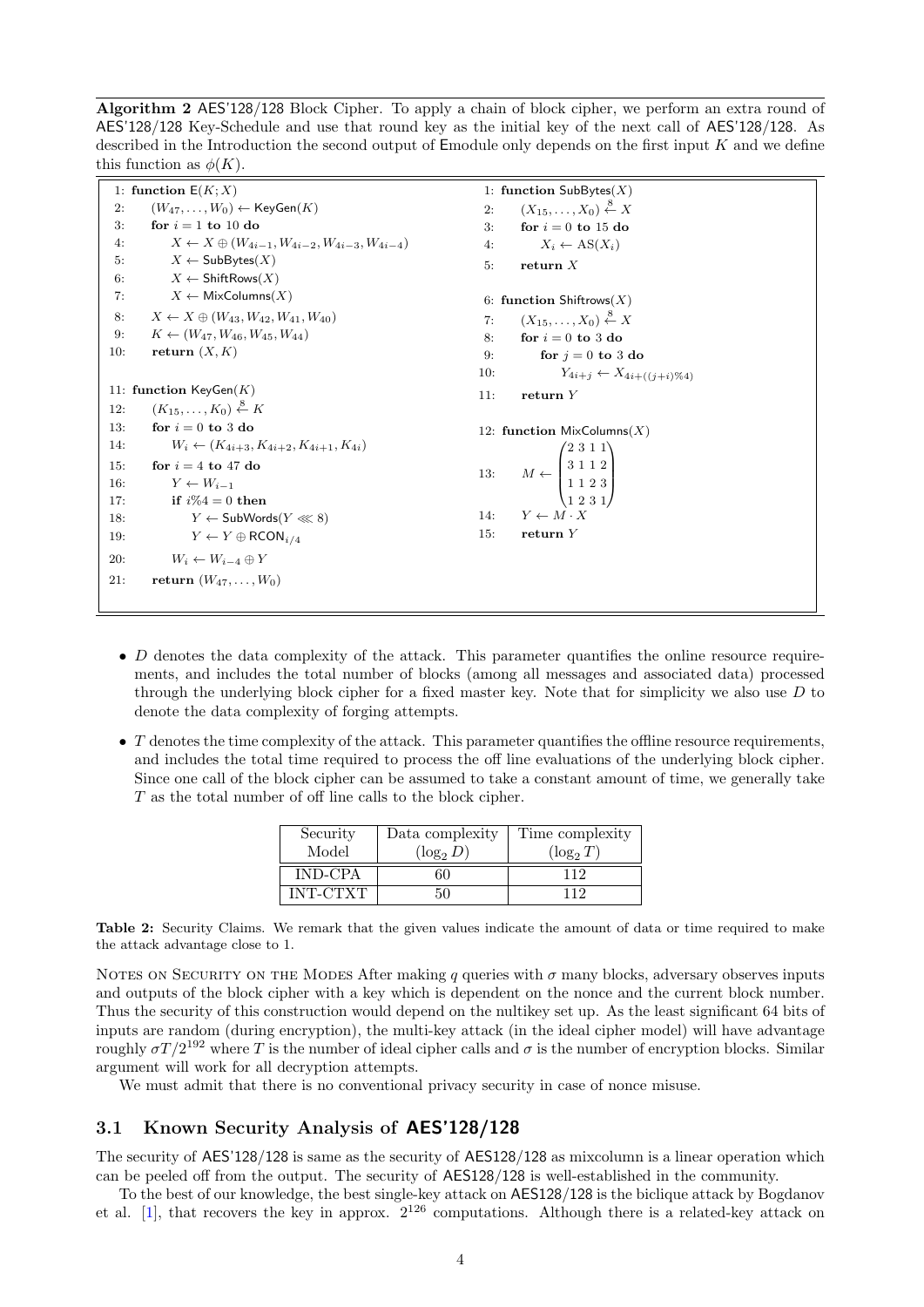full-round AES-128/192 and AES-128/256, the same attack does not apply to AES128/128, even in the usual XOR related-key setting, let alone the key scheduled related-keys. In fact, [\[5\]](#page-18-2) shows that AES128/128 is almost as secure in related-key setting as it is in single-key setting. Recent distinguishers on AES128/128 [\[3,](#page-18-3) [4,](#page-18-4) [8,](#page-18-5) [2\]](#page-18-6), are applicable to round-reduced variants of AES128/128, and hence not applicable in our case.

## 4 Design Rationale

## 4.1 Choice of the Mode

Our primary goal is to design a lightweight cipher that should be efficient, provide high performance and able to perform well in low end devices. In addition, we also demand robustness in security.

### 4.1.1 Nonce dependent key

At the very first step we compute the secret key based on nonce. So, for every encryption we use random keys. Even though due to some side channel analysis the secret key corresponding to a nonce  $N$  is released, the master key remains still secret and all encryption using nonce other than N remains good.

### 4.1.2 Minimally xored mixture feedback

As our name suggests, we use minimum number of xors to process each block. This makes the design simpler and having very low footprint in software. The rational behind having mixture of plaintext and ciphertext feedback is to achieve NIST aimed security. During encryption we ensure 192 bit entropy for each block process. We have 128 bit dynamic secret key and 64 bits LSB of the inputs have influence from 64 bits LSB of the previous block cipher call.

While decrypt, we have 64 bit MSB of the previous outputs goes to the correspond position of the next input. This would provide about 64 bit security for forgery attempts.

### 4.1.3 Single State

mixFeed has a state size as small as the block size of the underlying cipher, and it ensures good implementation characteristics both on lightweight and high-performance platforms. We moreover need not to hold the original key as we dynamically update the key based on the key scheduling algorithm used for the block cipher computation.

#### 4.1.4 Inverse-Free

mixFeed is a inverse-free authenticated algorithm. Both encryption and verified decryption of the algorithm do not require any decryption call to the underlying twekable block cipher. This reduces the overall hardware footprint significantly, especially in the combined authenticated-encryption, verified-decryption implementations.

### 4.2 Choice of the Block cipher

### 4.2.1 Well analyzed and NIST standard

AES128/128 block cipher is well analyzed for long time and it remains secure. Moreover, in this proposal, a weaker security from AES128/128 would suffice. AES128/128 also performs very well in microcontroller based platform. We note that the last mix-column operation is included in our proposal to make it uniform over all rounds. This reduces additional MUX which was required to process last round for the original AES128/128.

### 4.2.2 Dynamic Key

We compute the key dynamically as key schedules goes on. This helps us not to hold the master key as well not to expose a secret key multiple times. As the key-scheduling of AES128/128 is involved, the related-key security analysis of AES128/128 expected to be much harder than conventional xor-related key.

## 5 Preliminaries for Proving Security of mixFeed

Here we define the Different security notions of mixFeed and the Tweakable Block Cipher[\[6\]](#page-18-7).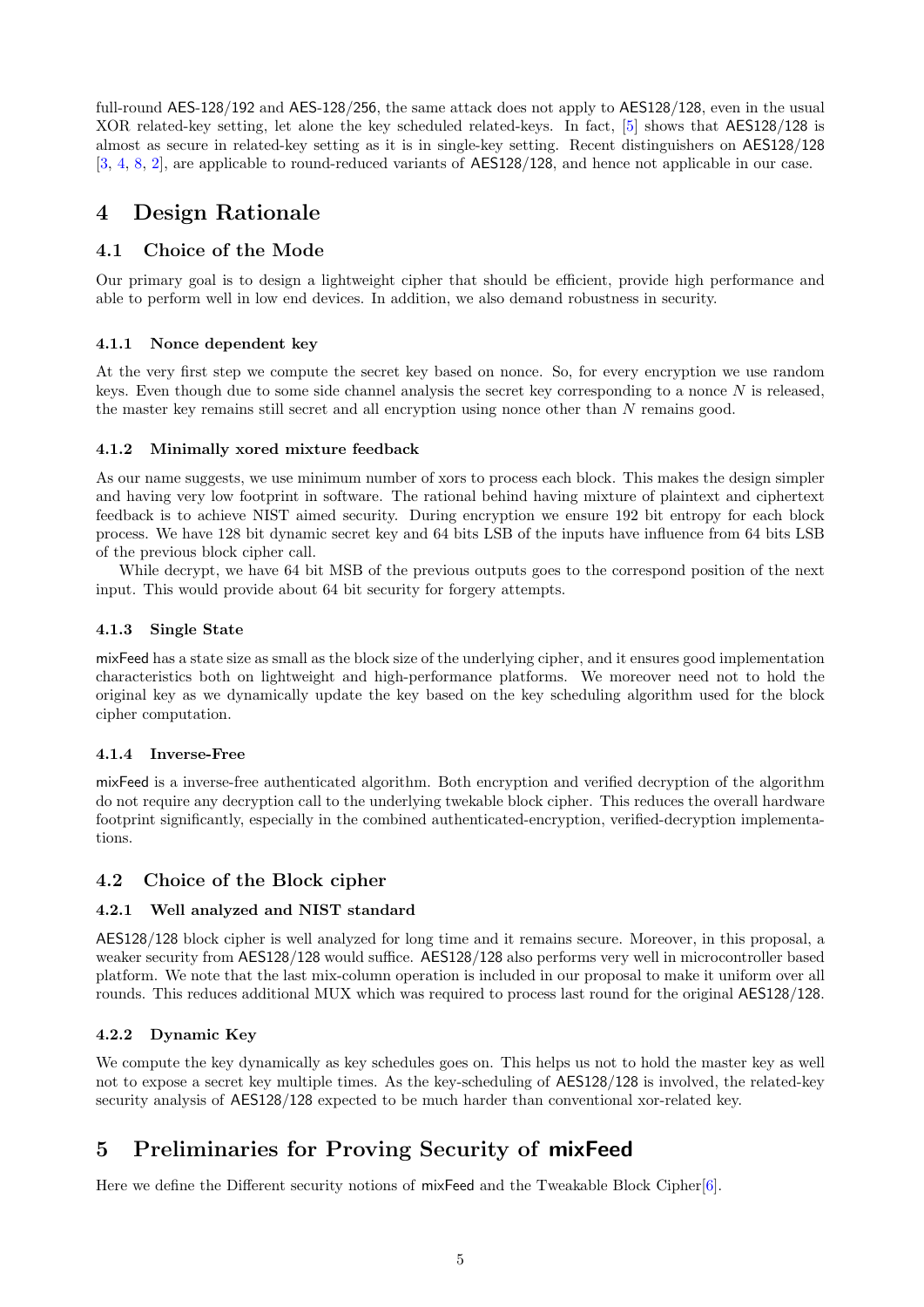#### <span id="page-5-0"></span>5.1 Security Definitions of mixFeed

Let  $\mathcal{E}nc_K, \mathcal{D}ec_K$  respectively denote the encryption and decryption algorithms of mixFeed with key K.

#### 5.1.1 Privacy

Given an adversary  $\mathscr A$  we define the privacy advantage of  $\mathscr A$  against mixFeed as  $\mathbf{Adv}_{\mathsf{mixFeed}}^{priv}(\mathscr A)=|\Pr\left[\mathscr A^{\mathcal Enc_K}=1\right] Pr[\mathscr{A}^{\$}=1]|$ , where  $$$  returns a random output string of same length as  $\mathcal{E}nc_K$ . The privacy advantage of mixFeed is defined as

$$
\mathbf{Adv}^{priv}_{\mathsf{mixHead}}(q, \sigma, t) = \max_{\mathscr{A}} \mathbf{Adv}^{priv}_{\mathsf{mixHead}}(\mathscr{A})
$$

where the maximum is taken over all the nonce respecting adversaries  $\mathscr A$  running in time t and making at most q many encryption queries with total number of blocks in all the queries being  $\sigma$ .

#### 5.1.2 Forgery

We say that a nonce respecting oracle adversary  $\mathscr{A}^{\mathcal{E}nc_K,\mathcal{D}ec_K}$  forges mixFeed if  $\mathscr{A}$  is able to make a fresh query  $(N, A, C, T)$  to  $\mathcal{D}_K$  such that  $\mathcal{D}_K(N, A, C, T) \neq \perp$ . By fresh query we mean that the adversary does not make any previous query  $(N, A, M)$  to  $\mathcal{E}nc_K$  such that  $\mathcal{E}nc_K(N, A, M) = (C, T)$ . We say a decryption query valid if  $\mathcal{D}_K(N, A, C, T) \neq \perp$ . The *forging advantage* of an adversary  $\mathscr A$  is written as

$$
\mathbf{Adv}_{\mathsf{mixHead}}^{forget}(\mathscr{A}) = \Pr\left[\mathscr{A}^{\mathcal{E}nc_K, \mathcal{D}ec_K} \text{ forges}\right]
$$

and we write

$$
\mathbf{Adv}_{\mathsf{mix}\mathsf{Feed}}^{forge}(q,\sigma,t)=\max_{\mathscr{A}} \mathbf{Adv}_{\mathsf{mix}\mathsf{Feed}}^{forge}(\mathscr{A})
$$

where the maximum is taken over all adversary  $\mathscr A$  running in time t, making at most  $q_e$  many nonce respecting encryption queries with maximum  $\sigma_e$  many blocks and making at most  $q_d$  many decryption queries with maximum  $\sigma_d$  many blocks. Define  $q = q_e + q_d$ ,  $\sigma = \sigma_e + \sigma_d$ . Note that the decryption queries are not necessarily nonce respecting i.e. nonce can be repeated in the decryption queries and an encryption query and a decryption query can use the same nonce. However, all nonces used in encryption queries are distinct.

### 5.2 Security Definitions of Tweakable block cipher

#### 5.2.1 TPRP-security

Let  $\tilde{E}$  be an *n*-bit tweakable block cipher with tweak space T. The TPRP-advantage of  $\tilde{E}$  against an oracle adversary  $\mathscr A$  is defined as  $\mathbf{Adv}_{\tilde{E}}^{TPRP}(\mathscr A) = |\Pr\left[\mathscr A^{\tilde{E}_K} = 1\right] - \Pr\left[\mathscr A^{\tilde{\Pi}} = 1\right]|$  where  $\tilde{\Pi}$  is chosen uniformly from the set of all functions  $\tilde{\pi}: \mathcal{T} \times \{0,1\}^n \to \{0,1\}^n$  where for every  $tw \in \mathcal{T}$ ,  $\tilde{\pi}(tw, \cdot)$  is a permutation on  $\{0,1\}^n$ . We call  $\tilde{\Pi}$  a tweakable random permutation. We write,

$$
\mathbf{Adv}_{\tilde{E}}^{TPRP}(q,t) = \max_{\mathscr{A}} \mathbf{Adv}_{\tilde{E}}^{TPRP}(\mathscr{A})
$$

where maximum is taken over all adversaries  $\mathscr A$  running in time t making q many tweak-input queries of the form  $(tw, X)$ . We define  $\mu$ -TPRP advantage of  $\tilde{E}$  to be

$$
\mathbf{Adv}_{\tilde{E}}^{\mu-TPRP}(q,t) = \max_{\mathscr{A}} \mathbf{Adv}_{\tilde{E}}^{TPRP}(\mathscr{A})
$$

where the maximum is taken over all the adversaries  $\mathscr A$  as defined above with the additional restriction that it is  $\mu$ -respecting i.e. the number of queries by  $\mathscr A$  with same input X is at most  $\mu$ . When the tweakable block cipher is instantiated in the ideal cipher model, the time parameter  $t$  denotes the number of ideal cipher calls.

#### 5.2.2 Multi-Commitment Prediction

Let  $\tilde{E}$  be a tweakable block cipher. Let  $\mathscr A$  be an adversary with oracle access to  $\tilde{E}$ , i.e. it can make queries of the form  $(tw, X)$  to  $\tilde{E}$  to receive  $\tilde{E}_K(tw, X)$ . Given Such an adversary  $\mathscr A$  consider the following game between  $\mathscr A$  and  $\tilde E$ 

PHASE 1 :  $\mathscr A$  makes queries of the form  $(tw, X)$  and receives  $Y = \tilde E_K(tw, X)$ .

PHASE 2 : After all the queries of PHASE 1 is done,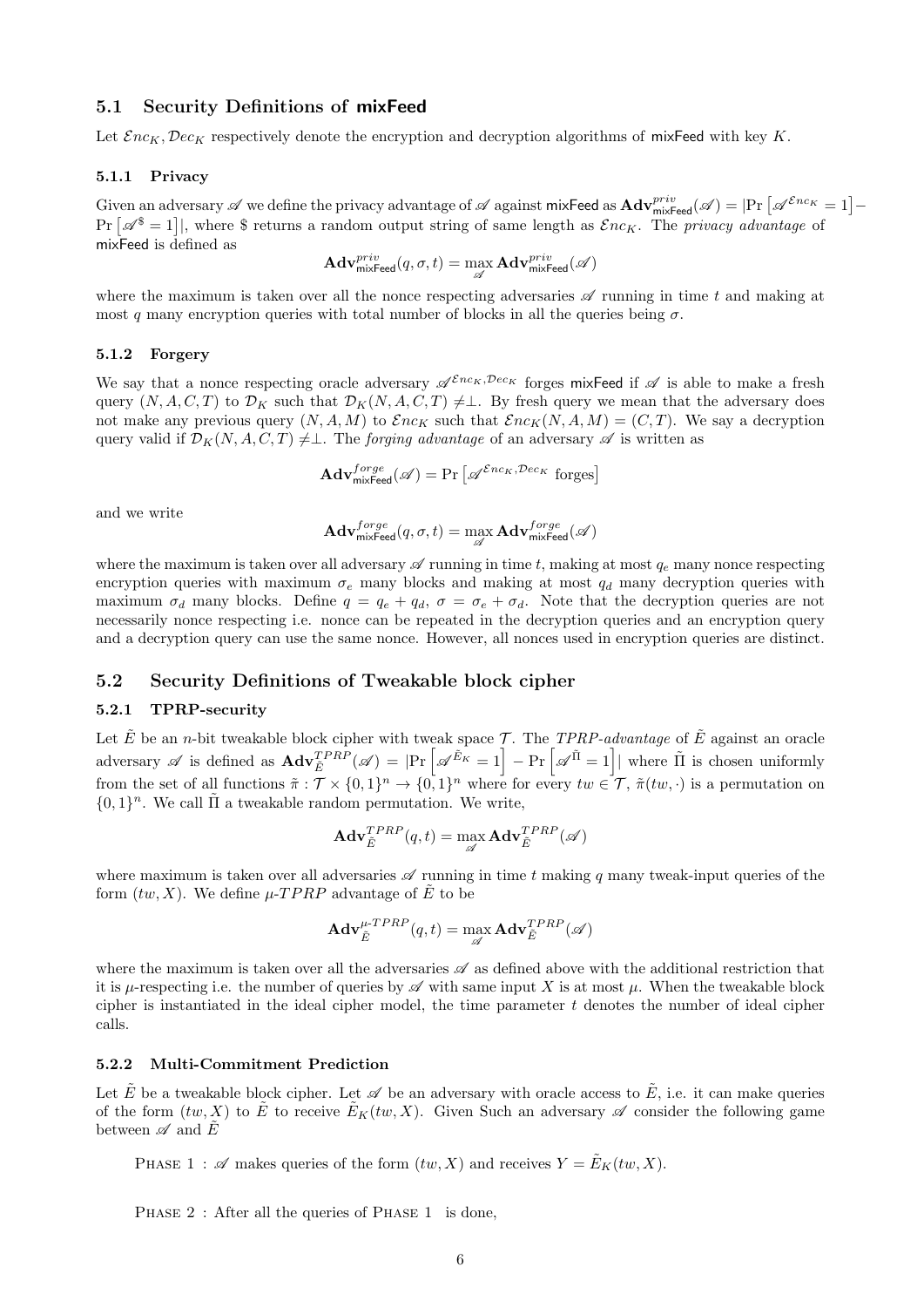- (a) For some  $k \leq \lambda$ , adversary makes k many commitments of the form  $(tw_i, x_i, y_i)$  where  $x_i, y_i \in$  ${0,1}^{\frac{n}{2}}$ .
- (b)  $\mathscr A$  makes at most  $\lambda$  many queries to produce at most  $\lambda$  many prediction tuples of the form  $(tw_i, X_i)_{i\in[1,\lambda]}$  such that  $(tw_i, X_i)$  are fresh i.e.  $\forall j, (tw_i, X_i)$  has never been queried before predicting it.

We say that any adversary  $\mathscr A$  wins the  $\lambda$ -multi-commitment-prediction game if for some prediction tuple  $(tw^j, X^j)$  there exist a commitment tuple  $(tw_i, x_i, y_i)$  which was committed in Phase 2. step (a), such that

$$
tw_i = tw_j; x_i = \lceil X_j \rceil_{\frac{n}{2}}; \lfloor \tilde{E}_K(tw_j, X_j) \rfloor_{\frac{n}{2}} = y_i.
$$

The  $\lambda$ -multi-commitment-predicting advantage of an adversary  $\mathscr A$  is defined as

$$
\mathbf{Adv}_{\tilde{E}}^{\lambda\text{-mcp}}(\mathscr{A}) = \Pr\left[\mathscr{A}^{\tilde{E}} \text{ wins the } \lambda\text{-multi-commitment-prediction game}\right]
$$

and we write,

$$
\mathbf{Adv}_{\tilde{E}}^{\lambda\text{-mcp}}(q,t) = \max_{\mathscr{A}} \mathbf{Adv}_{\tilde{E}}^{\lambda\text{-mcp}}(\mathscr{A})
$$

where maximum is taken over all adversaries  $\mathscr A$  running in time t making at most q many queries.

We define  $(\mu, \lambda)$ -mcp advantage of  $\mathscr A$  to be

$$
\mathbf{Adv}_{\tilde{E}}^{(\mu,\lambda)\text{-mcp}}(q,t)=\max_{\mathscr{A}} \mathbf{Adv}_{\tilde{E}}^{\lambda\text{-mcp}}(\mathscr{A})
$$

where the maximum is taken over all adversaries as defined above with the additional restriction that they make  $\mu$ -respecting queries in PHASE 1 of the game.

In the ideal cipher model the  $(\lambda, \mu)$ -multi commitment prediction security is defined in the same way as above with an additional restriction that the adversary doesn't make any primitive calls to  $E$  in Phase 2.

#### 5.2.3 Multi-Collision

Let  $\tilde{E}$  be a tweakable block cipher. Define an oracle  $\mathcal{O}_{\tilde{E}}$  which takes a query input of the form  $(tw, X, C)$ and returns  $X' = C \oplus 0^{\frac{n}{2}} || [Y]_{\frac{n}{2}}$  where  $Y = \tilde{E}_K(tw, X)$ . We say that an adversary  $\mathscr A$  with oracle access to  $\mathcal O$ produces a  $\mu$ -multicollision if it can produce  $\mu$  many trascripts of the form  $(tw_i, X_i, C_i, X_i')_{i \in [1,\mu]}$  such that  $X'_i = X'_j$  for all  $i, j \in [1, \mu]$ . The  $\mu$ -multicollision-advantage of the adversary  $\mathscr A$  is defined as

$$
\mathbf{Adv}_{\tilde{E}}^{\mu\text{-mcoll}}(\mathscr{A}) = \Pr\left[\mathscr{A}^{\mathcal{O}_{\tilde{E}}}\text{ produces }\mu\text{-multicolision }\right]
$$

and we write

$$
\mathbf{Adv}_{\tilde{E}}^{\mu\text{-mcoll}}(q)=\max_{\mathscr{A}} \mathbf{Adv}_{\tilde{E}}^{\mu\text{-mcoll}}(\mathscr{A})
$$

where maximum is taken over all adversaries  $\mathscr A$  making at most q many queries.

## 6 Security Reductions of mixFeed

Here we give upper bounds on the *privacy advantage* and *forging advantage* of mixFeed against any adversary  $\mathscr{B}$ . For notational reference see Figure [4.](#page-19-0)

#### 6.1 Privacy

Let  $\mathscr B$  be any adversary which successfully breaks the privacy security of mixFeed. We construct a  $\mu$ -respecting adversary  $\mathscr A$  which uses  $\mathscr B$  to break the  $\mu$ -TPRP security of  $\tilde E$ .

Let  $CH$  be a  $\mu$ -TPRP challenger.  $\mathscr A$  acts as a privacy challenger for  $\mathscr B$  as follows:

1. CH randomly chooses a bit  $b \in \{0, 1\}$ . if  $b = 0$ , CH computes using  $\tilde{E}$ . Otherwise CH chooses a random function  $P: T \times \{0,1\}^n \to \{0,1\}^n$  such that for all  $tw_i \in T$ ,  $P(tw_i, \star)$  are independent random permutations from  $\{0,1\}^n \to \{0,1\}^n$  and computes using P.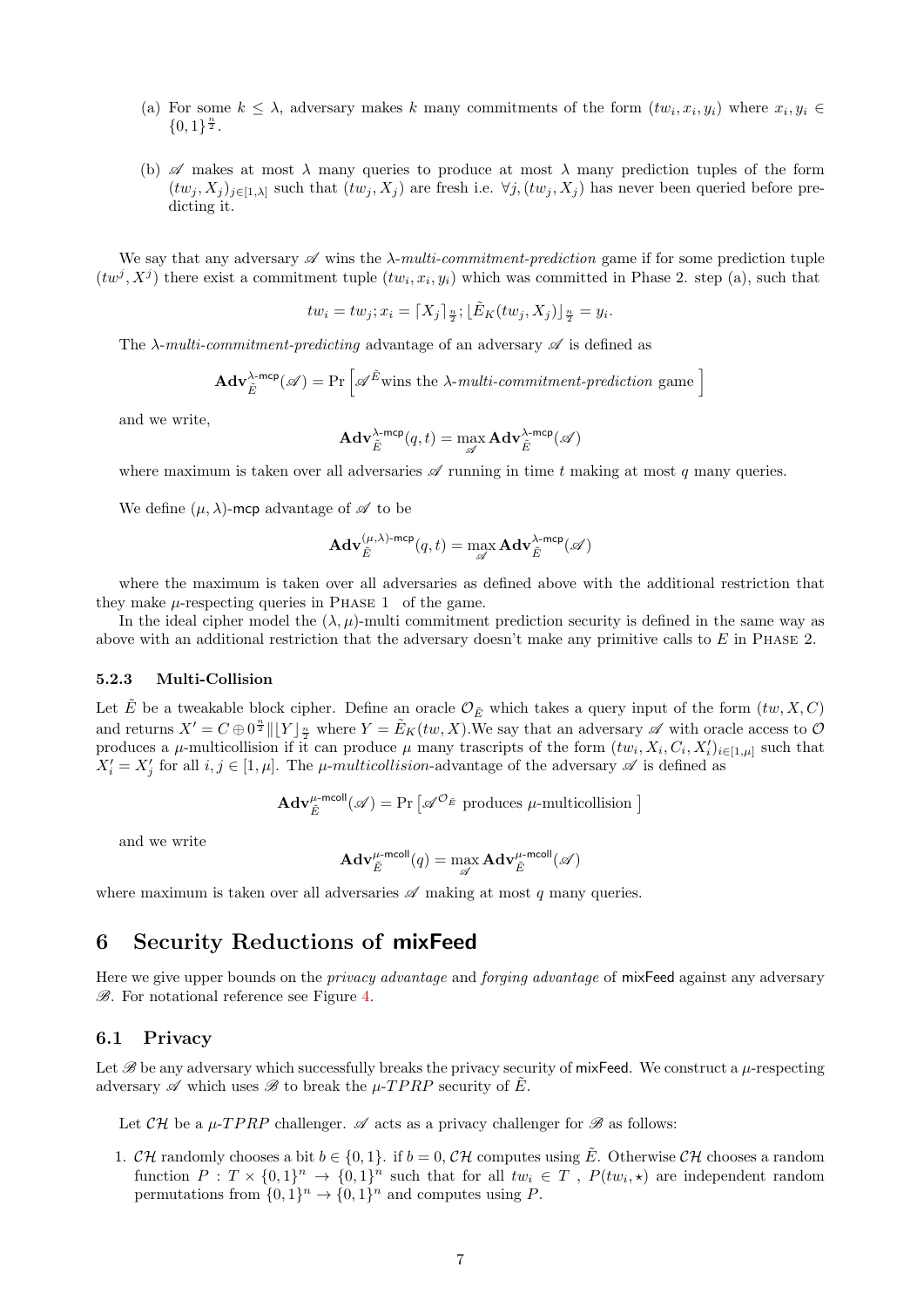- 2. on receiving encryption queries from  $\mathscr{B}$ , of the form  $(N, A, M)$ ,
	- (a)  $\mathscr A$  computes  $\bar N, \delta_A, \delta_M$ .
	- (b) For all  $0 \leq j \leq l+2$ ,  $\mathscr A$  defines  $tw_j = (N, j)$ .
	- (c) If number of previous queries to  $\mathcal{CH}$  of the form  $(\star, \bar{N})$  is less than  $\mu$  then  $\mathscr A$  queries  $(tw_0, \bar{N})$  to  $CH$  to receive  $Y_0$ . Else it aborts.
	- (d) For all  $1 \leq j \leq a$ ,
		- i.  $\mathscr A$  computes  $B_j = A_j \oplus [Y_j]_{|A|}$  and  $X_j = \lceil \mathsf{pad}(B_j) \rceil_{\frac{n}{2}} \rceil \lfloor \mathsf{pad}(B_j) \oplus Y_j \rfloor_{\frac{n}{2}}$ .
		- ii. If number of previous queries to CH of the form  $(\star, X_i)$  is less than  $\mu$  then it queries  $(tw_i, X_i)$ to  $\mathcal{CH}$  to receive  $Y_j$ . Else it aborts.
	- (e)  $\mathscr A$  defines  $X_{a+1} = Y_{l+1} \oplus \delta_A$ .
	- (f) If number of previous queries to  $\mathcal{CH}$  of the form  $(\star, X_{a+1})$  is less than  $\mu$  then it queries  $(tw_{a+1}, X_{a+1})$ to  $\mathcal{CH}$  to receive  $Y_{a+1}$ .
	- (g) For  $1 \leq j \leq m$ ,
		- i.  $\mathscr A$  computes  $C_j = \lfloor M_j \oplus Y_{a+j} \rfloor_{|M|}$  and  $X_{a+j+1} = \lceil \mathsf{pad}(C_j) \rceil_{\frac{n}{2}} \rceil \lfloor \mathsf{pad}(C_j) \oplus Y_{a+j} \rfloor_{\frac{n}{2}}$ .
		- ii. If number of previous queries to  $\mathcal{CH}$  of the form  $(\star, X_{a+j+1})$  is less than  $\mu$  then it queries  $(tw_{a+j+1}, X_{a+j+1})$  to  $\mathcal{CH}$  to receive  $Y_{a+j+1}$ . Else it aborts.
	- (h)  $\mathscr A$  defines  $X_{l+2} = Y_{l+1} \oplus \delta_M$ .
	- (i) If number of previous queries to  $\mathcal{CH}$  of the form  $(\star, X_{l+2})$  is less than  $\mu$  then it queries  $(tw_{l+2}, X_{l+2})$ to  $\mathcal{CH}$  to receive  $Y_{l+3}$ .
	- (j) Finally if  $\mathscr A$  doesn't abort in any of the previous steps, then it defines  $C := C_m || \cdots || C_1$  and  $T := Y_{l+3}$  and sends  $(C, T)$  to  $\mathscr{B}$ .
- 3. If  $\mathscr B$  produces the distinguishing bit b' then  $\mathscr A$  also produces the same distinguishing bit b'.

<span id="page-7-0"></span>**Theorem 1.** For any privacy breaking adversary  $\mathcal{B}$  of mixFeed any  $\mu$ -TPRP adversary  $\mathcal{A}$  of  $\tilde{E}$  and any  $\mu + 1$ -multicollision adversary  $\mathscr{C}$  of  $\tilde{E}$ , we have

$$
\mathbf{Adv}_{\mathsf{mix} \mathsf{feed}}^{\mathit{priv}}(\mathscr{B}) \leq \mathbf{Adv}_{\tilde{E}}^{\mu\text{-}TPRP}(\mathscr{A}) + \mathbf{Adv}_{P}^{\mu\text{-}1\text{-}\mathsf{mcoll}}(\mathscr{C}).
$$

*Proof.* Suppose CH output the bit  $b \in \{0,1\}$ . If  $b = 1$  then  $CH^b(tw, X) = P(tw, X)$  and if  $b = 0$  then  $\mathcal{CH}^{b}(tw,X)=\tilde{E}_{K}(tw,X).$  We define the event  $(\mathcal{CH}\rightarrow b)\cap(\mathscr{A}\text{Aborts})$  as  $\mathscr{A}^{b}$  Aborts.

Note that at any stage of the game between  $\mathscr A$  and  $\mathscr B$ , if while computing the encryption query responses for B, A needs to make a new query of the form  $(tw_{j_{\mu+1}}^{i_{\mu+1}}, X_{j_{\mu+1}}^{i_{\mu+1}})$  and it has already queried  $\mu$  many queries of the form  $(tw_{j_1}^{i_1}, X_{j_1}^{i_1}), \ldots, (tw_{j_\mu}^{i_\mu}, X_{j_\mu}^{i_\mu})$  to  $\mathcal{CH}$  such that  $X_{j_l}^{i_l} = X_{j_k}^{i_k}$  for all  $l, k \in [1, \mu + 1]$  then  $\mathscr A$  aborts.

Let 
$$
D_{j_l}^{i_l} = \begin{cases} \text{pad}(B_{j_l}^{i_l}) \text{ for } 1 \leq j_l \leq a_i \\ \lceil Y_{j_l-1}^{i_l} \rceil \frac{n}{2} \rceil \lceil \delta_A \rfloor \frac{n}{2} \text{ if } j_l = a_l + 1 \\ \text{pad}(C_{j_l-a_i}^{i_l}) \text{ for } a_l + 2 \leq j_l \leq (a_l + m_l + 1) \\ \lceil Y_{j_l-1}^{i_l} \rceil \frac{n}{2} \rceil \lceil \delta_M \rfloor \frac{n}{2} \text{ if } j_l = a_l + m_l + 2. \end{cases}
$$

In this case, adversary  $\mathscr C$  can produce  $\mu+1$  many tuples of the form  $(tw_{ji-1}^{i_l}, X_{ji-1}^{i_l}, D_{ji}^{i_l}, X_{ji}^{i_l})$  such that  $(0^{\frac{n}{2}} \| [Y_{ji-1}^{i_l}]_{\frac{n}{2}}) \oplus D_{ji}^{i_l} = X_{ji}^{i_l}$  where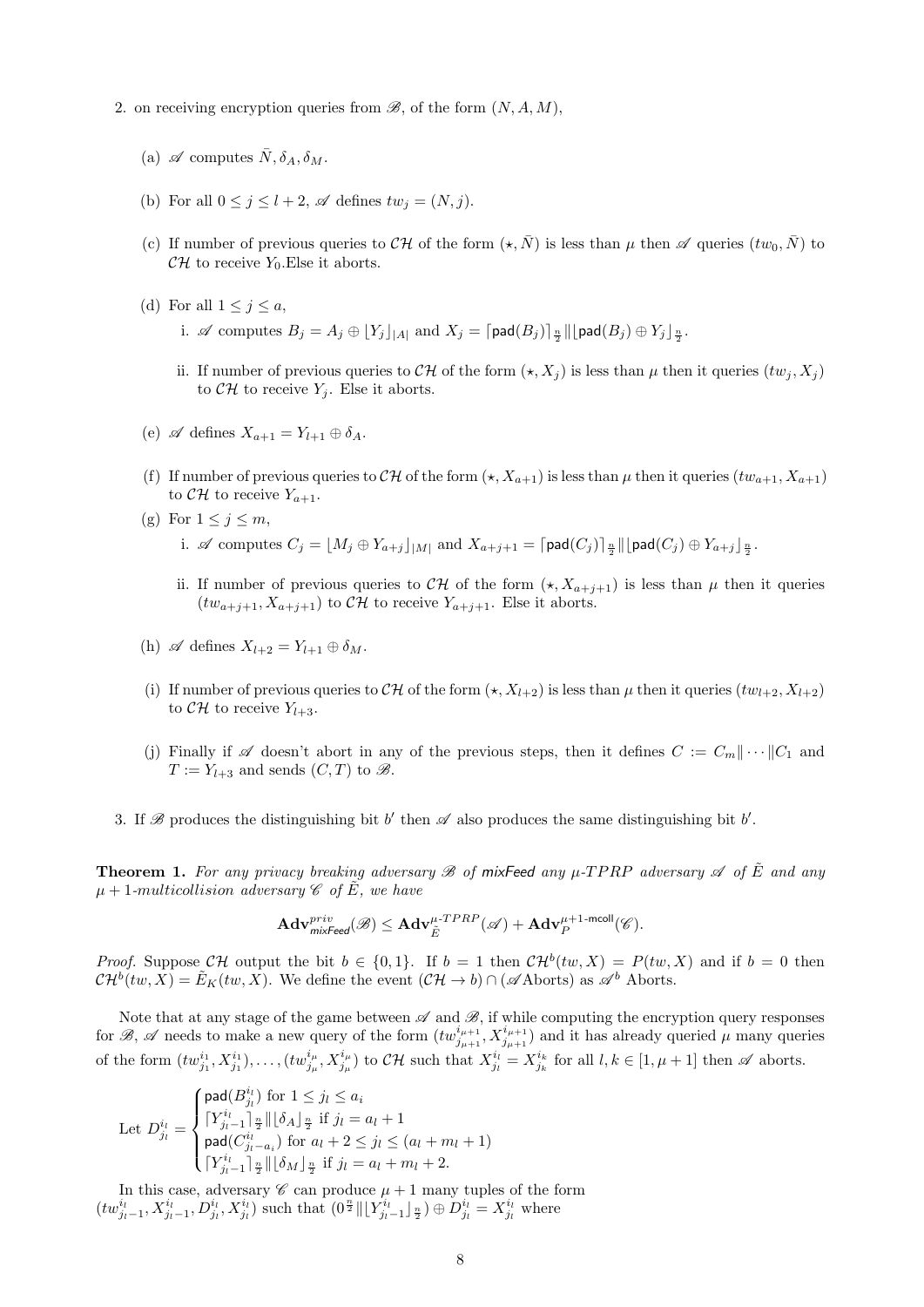$\mathcal{CH}^{b}(tw_{j_{l-1}}^{i_l},Xi_{l_{j_{l-1}}})=Y_{j_{l-1}}^{i_l}$  for all  $l \in [1, \mu+1]$ . Thus  $\mathscr C$  wins the  $\mu + 1$ -multicollision game.

Hence we have

$$
\begin{aligned} \Pr\left[\mathscr{A}^b \text{ Aborts}\right] &\leq \Pr\left[\mathscr{C}\text{produces } \mu + 1\text{-multicollisions in the } \mathcal{CH}^b \text{ game}\right] \\ & = \mathbf{Adv}_{\mathcal{CH}^b}^{\mu+1\text{-modl}}(\mathscr{C}) \end{aligned}
$$

Now suppose the adversary  $\mathscr A$  never aborts i.e never had to violate the  $\mu + 1$ -multicollision restriction.

Notice that  $\mathscr A$  playing the above game, perfectly simulates as a *privacy challenger* for  $\mathscr B$ . Suppose the TPRP- challenger  $CH$  randomly chooses a bit  $b = 1$ . Then all the CH queries are responded through P. Suppose B makes a query of the form  $(N, A, M)$ . Then it is clear from the game that  $\forall 0 \leq j \leq a+m+2$ ,  $tw_j$  are distinct and hence we have  $Y_j$  are independent and uniformly random outputs from  $P(tw_j, \star)$ . Then since M is known we have  $C_j = [Y_{a+j} \oplus M_j]_{|M|}$  are uniformly random and  $T = Y_{a+m+2}$  is uniformly random. Hence the  $(C, T)$  response from  $\mathscr A$  is uniformly random. Hence  $\mathscr A$  acts as a privacy challenger which responds to the encryption queries uniformly randomly and we have,

$$
\Pr\left[\mathscr{B}^\$ = 1 \cap \mathscr{A} \text{ doesn't Abort}\right] \leq \Pr\left[\mathscr{A}^P = 1\right].
$$

Similarly if  $b = 0$ . Then  $\mathcal{CH}$  responds to the queries of  $\mathscr A$  correctly with respect to  $\tilde E$  and thus the  $(C, T)$ response from  $\mathscr A$  to a  $(N, A, M)$  query by  $\mathscr B$  is correctly computed with respect to  $\tilde E$ . Hence  $\mathscr A$  acts as a *privacy* challenger which responds to the encryption queries correctly with respect to  $\tilde{E}$  an we have

$$
\Pr\left[\mathcal{B}^{\mathcal{E}nc} = 1 \cap \mathcal{A} \text{ doesn't Abort}\right] \le \Pr\left[\mathcal{A}^{\tilde{E}} = 1\right]
$$

Now without loss of generality assume  $Pr[\mathscr{B}^{\$} = 1] \geq Pr[\mathscr{B}^{\mathcal{E}nc} = 1]$  else we consider the adversary  $\mathscr{B}^{\mathcal{C}}$ which is compliment of  $\mathscr B$  in the sense that it follows the same security game as  $\mathscr B$  with the difference that whenever  $\mathscr{B}$  outputs guessing bit b,  $\mathscr{B}^C$  outputs guessing bit  $\bar{b}$ .

Then we have,

$$
\Pr\left[\mathcal{B}^{\$}=1\right]-\Pr\left[\mathcal{B}^{\mathcal{E}nc}=1\right]\leq\Pr\left[\mathcal{B}^{\$}=1\cap\mathcal{A}\text{ doesn't Abort}\right] \n+\Pr\left[\mathcal{B}^{\$}=1\cap\mathcal{A}\text{Aborts}\right] \n-\Pr\left[\mathcal{B}^{\mathcal{E}nc}=1\cap\mathcal{A}\text{ doesn't Abort}\right] \n-\Pr\left[\mathcal{B}^{\mathcal{E}nc}=1\cap\mathcal{A}\text{Aborts}\right] \n\leq\Pr\left[\mathcal{A}^{P}=1\right]-\Pr\left[\mathcal{A}^{\tilde{E}}=1\right] \n+\Pr\left[\mathcal{A}^{P}=1\cap\mathcal{A}\text{Aborts}\right] \n\leq\Pr\left[\mathcal{A}^{P}=1\right]-\Pr\left[\mathcal{A}^{\tilde{E}}=1\right] \n+\Pr\left[\mathcal{A}^{1}\text{ Aborts}\right]
$$

Hence, we have,

$$
\left| \Pr \left[ \mathcal{B}^{\$} = 1 \right] - \Pr \left[ \mathcal{B}^{\mathcal{E}nc} = 1 \right] \right| \leq \left| \Pr \left[ \mathcal{A}^{P} = 1 \right] - \Pr \left[ \mathcal{A}^{\tilde{E}} = 1 \right] \right|
$$

$$
+ \mathbf{Adv}_{P}^{\mu+1\text{-modl}}(\mathcal{C})
$$

 $\Box$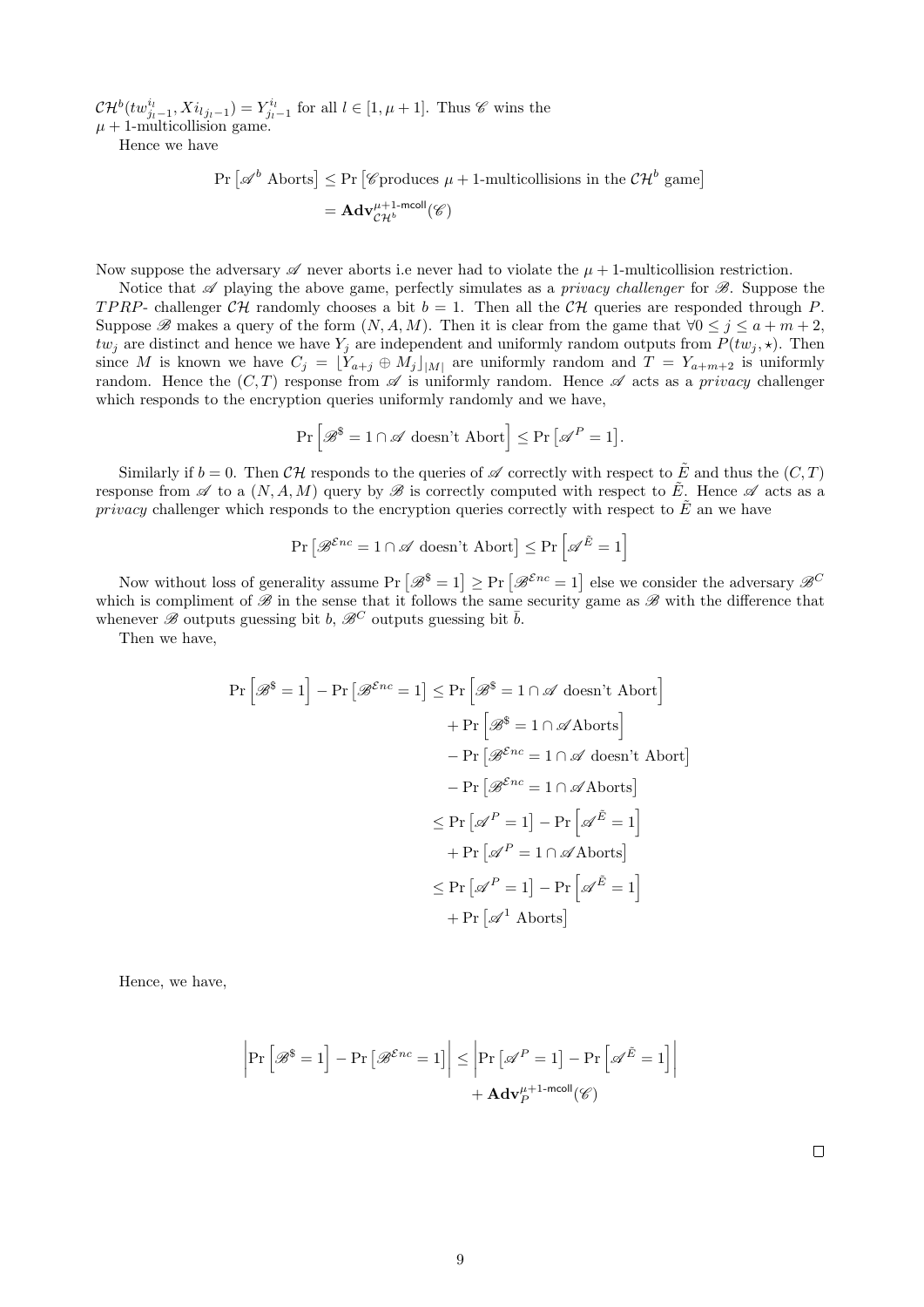#### 6.2 Forgery

Let  $\mathscr B$  be any forging adversary of mixFeed. Suppose  $\mathscr B$  makes  $q_d$  many forging attempts with effectively  $\sigma_d$ many encryption blocks. We construct a  $(\mu - 1, \sigma_d)$ -mcp adversary  $\mathscr A$  which uses  $\mathscr B$  to win the  $(\mu - 1, \sigma_d)$ multi-commitment-prediction game of  $E$ .

Let  $\mathcal{CH}$  be a  $(\mu - 1, \lambda)$ -mcp challenger.  $\mathscr A$  acts as a forgery challenger for  $\mathscr B$  as follows:

#### PHASE 1 :

- 1. Whenever  $\mathscr B$  sends an encryption query of the form  $(N^i, A^i, M^i)_{i \in \mathcal{E}}$ ,
	- (a)  $\mathscr A$  responds to the query by computing  $(C^i, T^i)$  by making the required  $\tilde{E}_K$  queries to  $\mathcal{CH}$ .
	- (b) In the previous step,  $\mathscr A$  always follows the restriction that no more than  $\mu 1$  queries to E have the same input. Else it aborts.
- 2. For each  $j \in [1, q_d]$ , on receiving decryption queries of the form  $(N^{*j}, A^{*j}, C^{*j}, T^{*j})$  from  $\mathscr{B}, \mathscr{A}$  responds it with ⊥, and does the following:
	- (a)  $\mathscr A$  checks if  $\mathscr B$  has previously made any encryption query  $(N^i, A^i, M^i)$  and received output of the form  $(C^i, T^i)$  such that  $T^i = T^{*j}$  and does the following:
		- i. if there doesn't exist any encryption query  $(N^i, A^i, M^i)$  from  $\mathscr{B}$  such that  $T^i = T^{*j}$ , then  $\mathscr{A}$ sets  $p_i = -1$ .
		- ii. Else if  $\exists (N^i, A^i, M^i)$  such that  $T^i = T^{*j}$  but  $N^i \neq N^{*j}$  or  $l_i \neq l^*_j$  then  $\mathscr A$  sets  $p_j = -1$ .
		- iii. Else if  $p'_j \in \mathbb{Z}_{\geq 0}$  be such that  $C^{*j}_{m_j^* k} = C^i_{m_i k}$ ,  $\forall k \in [0, p'_j)$  and  $C^{*j}_{m_j^* p'_j} \neq C^i_{m_i p'_j}$  but  $[C^{*j}_{m_j^* - p'_j}]_{\frac{n}{2}}^{\frac{n}{2}} = [C^i_{m_i - p'_j}]_{\frac{n}{2}}^{\frac{n}{2}}$  then define  $p_j = p'_j + 1$ .
		- iv. Else let  $p'_j \in \mathbb{Z}_{\geq 0}$  be such that  $C^{*j}_{m^*_j k} = C^i_{m_i k}$ ,  $\forall k \in [0, p'_j)$  and  $[C^{*j}_{m^*_j p'_j}]_{\frac{n}{2}} \neq [C^i_{m_i p'_j}]_{\frac{n}{2}}$ then define  $p_j = p'_j$ .
	- (b)  $\mathscr A$  computes  $Y_k^{*j}$  for all  $k \in [0, a_j^* + m_j^* p_j]$  with the help of  $\mathcal{CH}$  following the restriction that no more than  $\mu - 1$  queries to  $\tilde{E}$  have the same input. In that case  $\mathscr A$  aborts.
	- (c) Note that, if there exist a common prefix between  $(N^i, A^i, C^i)$  and  $(N^{*j}, A^{*j}, C^{*j})$  then  $\mathscr A$  already have computed upto the common prefix length during encryption query and thus need not send any new encryption query to  $\mathcal{CH}$  for computation up to that point.

#### PHASE 2:

- 1. For each  $j \in [1, q_d]$ 
	- (a) If  $p_j = -1$ , then,
		- i. Note that  $\mathscr A$  knows  $Y_{l_j^*+1}^{*j}$  from PHASE 1.
		- ii.  $\mathscr A$  sets commitment of the form  $((N^{*j}, l^*_j + 2), \lceil Y^{*j}_{l^*_j+1} \rceil_{\frac{n}{2}}, \lfloor T^{*j} \rfloor_{\frac{n}{2}})$ .
	- (b) Else,
		- i.  $\mathscr A$  defines  $\Delta_{-1}^j = \delta_{M^{*j}} \oplus \delta_{M^i}^i$  and for each  $k \in [0,p_j],$   $\Delta_k^j = \lfloor \mathsf{pad}(C^{*j}_{m_j^*-k}) \rfloor_{\frac{n}{2}} \oplus \lfloor \mathsf{pad}(C^i_{m_i-k}) \rfloor_{\frac{n}{2}};$   $l_j^* =$  $a_j^* + m_j^*$ .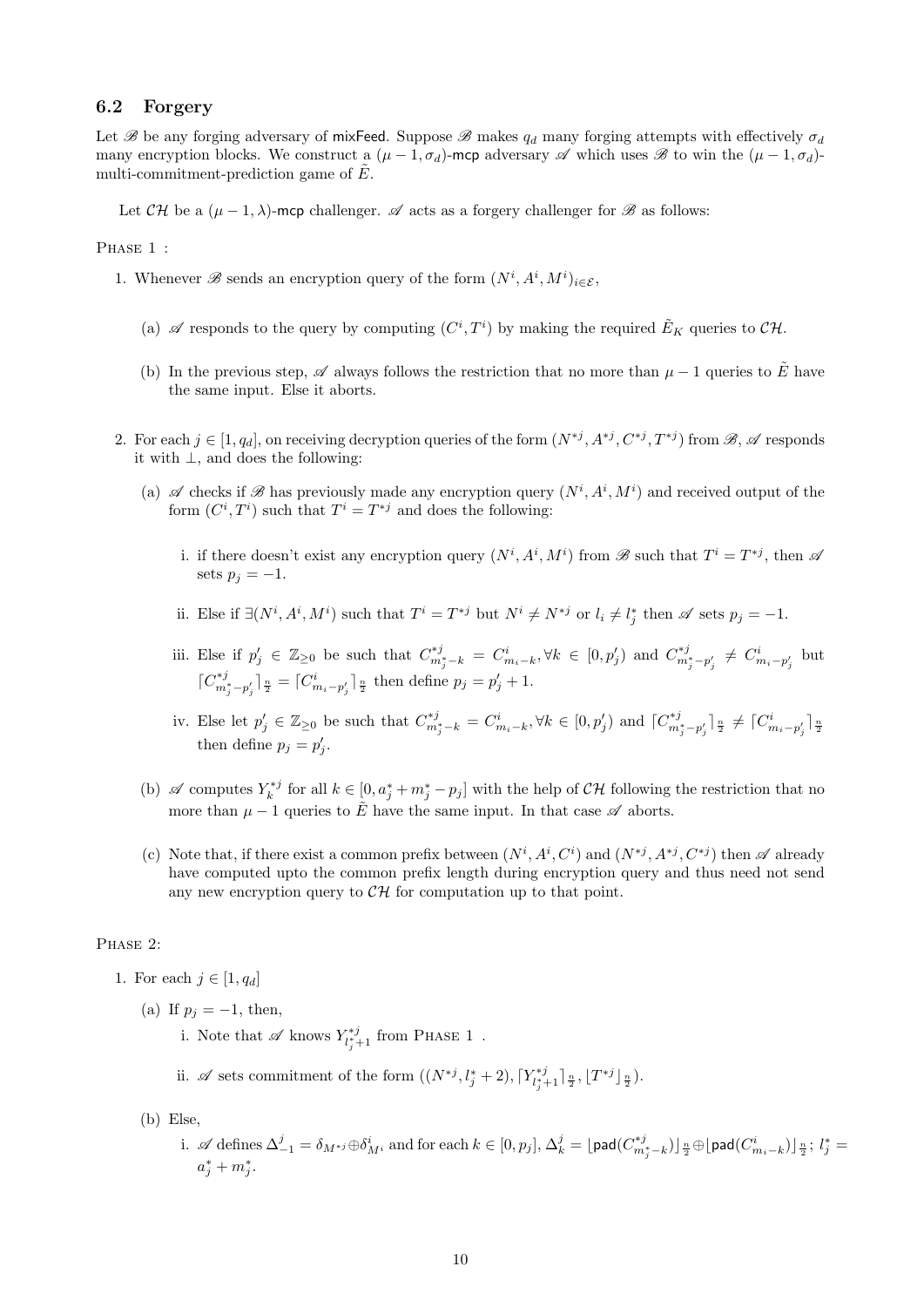ii. For each  $j \in [1, q_d]$ , and for each  $k \in [0, p_j]$   $\mathscr A$  makes commitments of the form  $(tw_k^{*j}, x_k^{*j}, y_k^{*j})$ where,

$$
tw_k^{*j} = (N^{*j}, l_j^* - k + 1); x_k^{*j} = \lceil C_{m_j^* - k}^{*j} \rceil_{\frac{n}{2}}
$$

$$
y_k^{*j} = \lfloor Y_{l_i - k + 1}^i \rfloor_{\frac{n}{2}} \oplus \Delta_{k-1}^j.
$$

- 2. For each  $j \in [1, q_d]$ 
	- (a) If  $p_i = -1$ , then
		- i. It calculates  $X^{*j}_{l_j^*+2} = Y^{*j}_{l_j^*+1} \oplus \delta_{M^{*j}}.$
		- ii. It sets prediction of the form  $((N^{*j}, l_j^* + 2), X^{*j}_{l_j^*+2}, \lfloor T^{*j} \rfloor \frac{n}{2}).$

(b) Else

- i. Note that,  $\mathscr A$  knows  $Y^{*j}_{l_j^* p_j}$  from PHASE 1.
- ii. for  $k = p_i$  to 0, A.  $\mathscr A$  knows the value of  $Y_{l_j^*-k}^{*j}$ .
	- B.  $\mathscr A$  then sets  $X^{*j}_{l_j^* k + 1} = (0^{\frac{n}{2}} || [Y^{*j}_{l_j^* k}]^{\frac{n}{2}}) \oplus C^{*j}_{m_j^* k}.$
	- C. It sets  $(tw_k^{*j}, X_{l_j^*-k+1}^{*j}, y_k^{*j})$  as a prediction tuple, where  $tw_k^{*j}, y_k^{*j}$  are as defined above.
	- D. finally it queries  $(tw_k^{*j}, X_{l_j^* k + 1}^{*j})$  to  $\mathcal{CH}$  and receives  $Y_{l_j^* k + 1}^{*j}$ .

<span id="page-10-0"></span>**Theorem 2.** For any forging adversary  $\mathscr B$  of mixFeed making  $q_e$  many encryption queries with  $\sigma_e$  many encryption query blocks,  $q_d$  many decryption queries with  $\sigma_d$  many decryption query blocks, any  $(\mu - 1, \sigma_d)$ mcp adversary  $\mathscr A$  of E, and any  $\mu+1$ -multicollision adversary  $\mathscr C$  of E, we have

$$
\mathbf{Adv}_{\mathit{mixfeed}}^{\mathit{forget}}(\mathscr{B}) \leq \mathbf{Adv}_{\tilde{E}}^{(\mu-1,\sigma_d)\text{-}mcp}(\mathscr{A}) + \mathbf{Adv}_{\tilde{E}}^{(\mu+1)\text{-}mcoll}(\mathscr{C}).
$$

<span id="page-10-1"></span>Claim 1. Suppose A never Aborts. If  $(N^{*i}, A^{*i}, C^{*i}, T^{*i})$  is a valid forgery, for some  $i \in [1, q_d]$  then for some  $k \in [-1, p_i]$  we have  $(tw_k^{*i}, (\theta^{\frac{n}{2}} \|\big[Y_{a_i^*+m_i^*-k}^*\big]_{\frac{n}{2}}) \oplus C_{m_i^*-k}^*, \lfloor Y_{a_i^*+m_i^*-k+1}^{*j} \rfloor_{\frac{n}{2}})$  is a successful prediction query tuple.

*Proof.* (Claim) Let  $(N^{*j}, A^{*j}, C^{*j}, T^{*j})$  is a valid forgery. If there doesn't exist any encryption query  $(N^i, A^i, M^i)$ from B such that  $T^i = T^{*j}$  or  $\exists (N^i, A^i, M^i)$  such that  $T^i = T^{*j}$  but  $N^i \neq N^{*j}$  or  $m_j^* \neq m_i$ , then we have  $p_j = -1.$ 

In the commitment phase the adversary  $\mathscr A$  commits  $((N^{*j}, l_j^* + 2), [Y_{l_j^*+1}^{*j}]_{\frac{n}{2}}, [T^{*j}]_{\frac{n}{2}})$  as descibed above.

Now we have if any of the above condition is satisfied then  $((N^*j, l^*_j + 2), X^{*j}_{l^*_j+2})$  is fresh i.e.  $((N^{*j}, l^*_j +$ 2),  $X^{*j}_{l_j^*+2}$  has never been queried before by  $\mathscr A$  to  $\mathcal{CH}$ ,  $[X^{*j}_{l_j^*+2}]_{\frac{n}{2}} = [Y^{*j}_{l_j^*+1}]_{\frac{n}{2}}$  and  $\tilde{E}_K((N^{*j}, l_j^* + 2), X^{*j}_{l_j^*+2}) =$  $T^{*j}$ . Hence we see that  $((N^{*j}, l^*_j + 2), X^{*j}_{l^*_j+2}, \lfloor T^{*j} \rfloor \frac{n}{2})$  is a valid prediction with respect to the commitment  $((N^{*j}, l_j^* + 2), \lceil Y_{l_j^* + 1}^{*j} \rceil \frac{n}{2}, \lfloor T^{*j} \rfloor \frac{n}{2})$ .

Now let  $(N^{*j}, A^{*j}, C^{*j}, T^{*j})$  is a valid forgery. and let  $p_j \neq -1$  is as defined before. Hence there exist a  $i \in [1, q_e]$  such that  $N^{*j} = N^i, a_j^* + m_j^* = a_i + m_i = l_j^*, T^{*j} = T^i.$ 

First let  $p'_j \in \mathbb{Z}_{\geq 0}$  be such that  $C^{*j}_{m^*_j - k} = C^i_{m_i - k}$ ,  $\forall k \in [0, p'_j)$  and  $C^{*j}_{m^*_j - p'_j} \neq C^i_{m_i - p'_j}$  but  $[C^{*j}_{m^*_j - p'_j}]_{\frac{n}{2}} =$  $[C_{m_i-p'_j}]_{\frac{n}{2}}^i$ . In this case  $p_j = p'_j + 1$ . We have by suffix property  $Y_{l_j-p_j+1}^{*j} = \lfloor Y_{l_j-p_j+1}^i \rfloor_{\frac{n}{2}} \oplus \Delta_{p_j-1}^j$  and  $\Delta_{p_j-1}^j \neq 0$ . Since  $tw_{p_j}^{*j} = tw_{p_j}^i$  we must have  $X_{l_j-p_j+1}^{*j} \neq X_{l_j-p_j+1}^i$ . And hence  $(tw_{p_j}^{*j}, X_{l_j-p_j+1}^{*j}, y_{p_j}^{*j})$  is fresh.

Now let  $p'_j \in \mathbb{Z}_{\geq 0}$  be such that  $C^{*j}_{m^*_j - k} = C^i_{m_i - k}$ ,  $\forall k \in [0, p_j)$  and  $\lceil C^{*j}_{m^*_j - p'_j} \rceil \frac{n}{2} \neq \lceil C^i_{m_i - p'_j} \rceil \frac{n}{2}$ . Then we have  $p_j = p'_j$  and by the suffix property we must have  $\lfloor Y^{*j}_{l_j^*-p_j+1} \rfloor \frac{n}{2} = \lfloor Y^i_{l_j^*-p_j+1} \rfloor \frac{n}{2}$ . Since  $\lceil C^{*j}_{m_j^*-p_j} \rceil \frac{n}{2} \neq \lceil C^i_{m_i^*-p_j} \rceil \frac{n}{2}$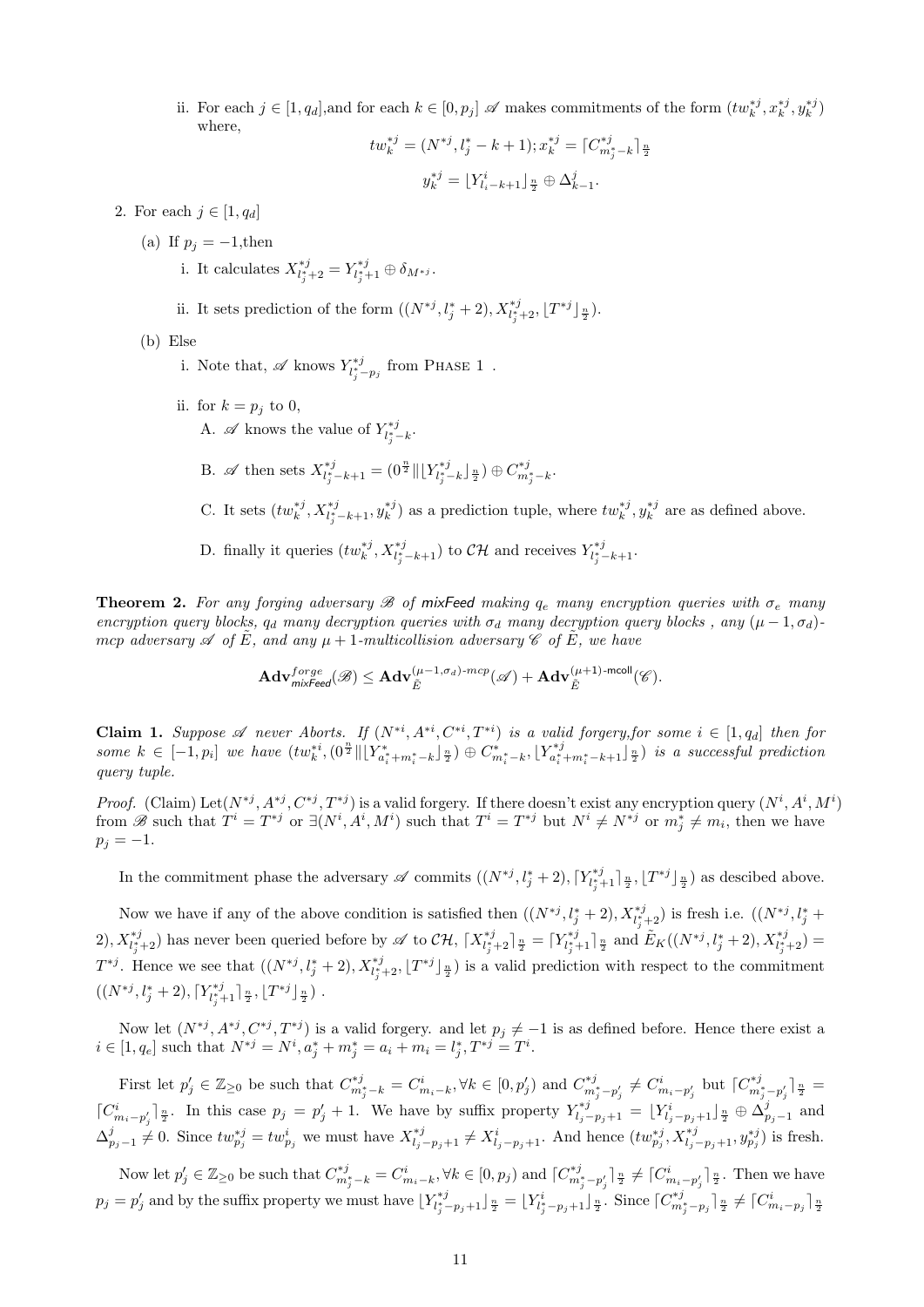we have,  $X^{*j}_{l_j^* - p_j + 1} \neq X^i_{l_{**j} - p_j + 1}$  and hence  $(tw^{*j}_{p_j}, X^{*j}_{l_j^* - p_j + 1}, y^{*j}_{p_j})$  is fresh where  $tw^{*j}_{p_j} = (N^{*j}, l_j^* - p_j + 1)$ .

In the commitment phase the adversary commits  $(tw_k^{*j}, x_k^{*j}, y_k^{*j})$  for all  $k \in [0, p_j]$ . Hence if  $(tw_{p_j}^{*j}, X_{l_j^* - p_j+1}^{*j}, y_{p_j}^{*j})$  is a valid prediction with respect to  $(tw_{p_j}^{*j}, x_{p_j}^{*j}, y_{p_j}^{*j})$  we are done.

If not then we have  $Y_{l_j^* - p_j + 1}^{*j} \rvert_{\frac{n}{2}} \neq \lfloor Y_{l_j^* - p_j + 1}^i \rfloor_{\frac{n}{2}} \oplus \Delta_{p_j - 1}^j$ . Hence  $X_{l_j^* - p_j + 2}^{*j} \neq X_{l_j^* - p_j + 2}^i$  as  $C_{m_j^* - p_j + 1}^{*j} \oplus$  $C_{m_i-p_j+1}^i = 0^{\frac{n}{2}} \|\Delta_{p_j-1}^j$ . Hence we have  $(tw_{p_j-1}^{*j}, X_{l_j^*-p_j+2}^{*j}, y_{p_j-1}^{*j})$  is fresh. Hence if it is a valid prediction with respect to the commitment  $(tw_{p_j-1}^{*j}, x_{p_j-1}^{*j}, y_{p_j-1}^{*j})$  then we are done.

Inductively, suppose we have  $(tw_1^{*j}, X_{l_j^*}^{*j}, y_1^{*j})$  is not a valid prediction. Then we have  $\lfloor Y_{l_j^*}^{*j} \rfloor_{\frac{n}{2}} \neq \lfloor Y_{l_j^*}^{i} \rfloor_{\frac{n}{2}} \oplus$  $\Delta_0^j$ . Hence  $X^{*j}_{l_j^*+1} \neq X^{i}_{l_j^*+1}$  as  $C^{*j}_{m_j^*} \oplus C^{i}_{m_i} = 0^{\frac{n}{2}} \|\Delta_0^j$ . Hence we have  $(tw_0^{*j}, X^{*j}_{l_j^*+1}, y_0^{*j})$  is fresh. Now since we have  $N^{*j} = N^i, a_j^* + m_j^* = a_i + m_i = l_j^*, T^{*j} = T^i$ , we have  $X^{*j}_{l_j^*+2} = X^{i}_{l_j^*+2}$  i.e.  $Y^{*j}_{l_j^*} = Y^{i}_{l_j^*} \oplus$  $0^{\frac{n}{2}} \|\Delta_{-1}^{*j}$ . Since  $(N^{*j}, A^{*j}, C^{*j}, T^{*j})$  is a valid forgery, hence, we must have  $\tilde{E}_K((tw_0^{*j}, X_{l_j^*+1}^{*j})) = Y_{l_j^*+1}^{*j}$ . Hence,  $(tw_0^{*j}, X_{l_j^*+1}^{*j}, y_0^{*j})$  must be a valid prediction.  $\Box$ 

*Proof.* Theorem [2.](#page-10-0) For all encryption query of the form  $(N^i, A^i, M^i)$ ,  $\mathscr A$  can correctly simulate  $\mathcal Enc_K$  as it has access to  $E_K$ .

Note that at any stage of the game between  $\mathscr A$  and  $\mathscr B$ , if while computing the encryption query responses for B, A needs to make a new query of the form  $(tw_{j_{\mu+1}}^{i_{\mu+1}}, X_{j_{\mu+1}}^{i_{\mu+1}})$  and it has already queried  $\mu$  many queries of the form  $(tw_{j_1}^{i_1}, X_{j_1}^{i_1}), \ldots, (tw_{j_\mu}^{i_\mu}, X_{j_\mu}^{i_\mu})$  to  $\mathcal{CH}$  such that  $X_{j_l}^{i_l} = X_{j_k}^{i_k}$  for all  $l, k \in [1, \mu + 1]$  then  $\mathscr A$  aborts.

Let 
$$
D_{j_l}^{i_l} = \begin{cases} \text{pad}(B_{j_l}^{i_l}) \text{ for } 1 \leq j_l \leq a_i \\ \lceil Y_{j_l-1}^{i_l} \rceil \frac{n}{2} \rceil \lceil \delta_A \rfloor \frac{n}{2} \text{ if } j_l = a_l + 1 \\ \text{pad}(C_{j_l-a_i}^{i_l}) \text{ for } a_l + 2 \leq j_l \leq (a_l + m_l + 1) \\ \lceil Y_{j_l-1}^{i_l} \rceil \frac{n}{2} \rceil \lceil \delta_M \rfloor \frac{n}{2} \text{ if } j_l = a_l + m_l + 2. \end{cases}
$$

In this case, adversary  $\mathscr C$  can produce  $\mu + 1$  many tuples of the form  $(tw^{i_l}_{j_l-1}, X^{i_l}_{j_l-1}, D^{i_l}_{j_l}, X^{i_l}_{j_l})$  such that  $(0^{\frac{n}{2}} \| [Y^{i_l}_{j_l-1}]_{\frac{n}{2}}) \oplus D^{i_l}_{j_l} = X^{i_l}_{j_l}$  where  $\mathcal{CH}^{b}(tw_{j_{l}-1}^{i_l},Xi_{l_{j_{l}-1}})=Y_{j_{l}-1}^{i_l}$  for all  $l \in [1, \mu+1]$ . Thus  $\mathscr C$  wins the  $\mu + 1$ -multicollision game.

Hence  $Pr[\mathscr{A}$  Aborts $] \leq Pr[\mathscr{C}$  produces  $\mu + 1\text{-}multipulsion]$ .

Note that,  $p_i < m_i^*$  for all *i*-th decryption query. Hence  $\mathscr A$  makes at most  $\sum_i p_i \leq \sum_i m_i \leq \sigma_d$  many commitments and makes at most  $\sigma_d$  many queries in PHASE 2 to produce at most  $\sigma_d$  many prediction tuples.

Hence by the claim [1](#page-10-1) we have,

Pr [ $\mathscr A$  wins  $(\mu - 1, \sigma_d)$ -mcp game]

 $\geq \Pr[\mathscr{B}$  Forges *i*-th query for some  $i \in [1, q_d] | \mathscr{A}$  doesn't Abort]

 $Pr[\mathscr{B}$  Forges $] \leq Pr[\mathscr{B}$  Forges *i*-th query for some  $i \in [1, q_d] | \mathscr{A}$  doesn't Abort

+ Pr [
$$
\mathscr{A}
$$
 Aborts]  
\n $\leq$  Pr [ $\mathscr{A}$  wins  $(\mu, \sigma_d)$ -mcp game] +  $\mathbf{Adv}_{\tilde{E}}^{\mu+1-\text{mcoll}}(\mathscr{C})$   
\n=  $\mathbf{Adv}_{\tilde{E}}^{(\mu-1,\sigma_d)-mcp}(\mathscr{A})$  +  $+\mathbf{Adv}_{\tilde{E}}^{\mu+1-\text{mcoll}}(\mathscr{C})$ .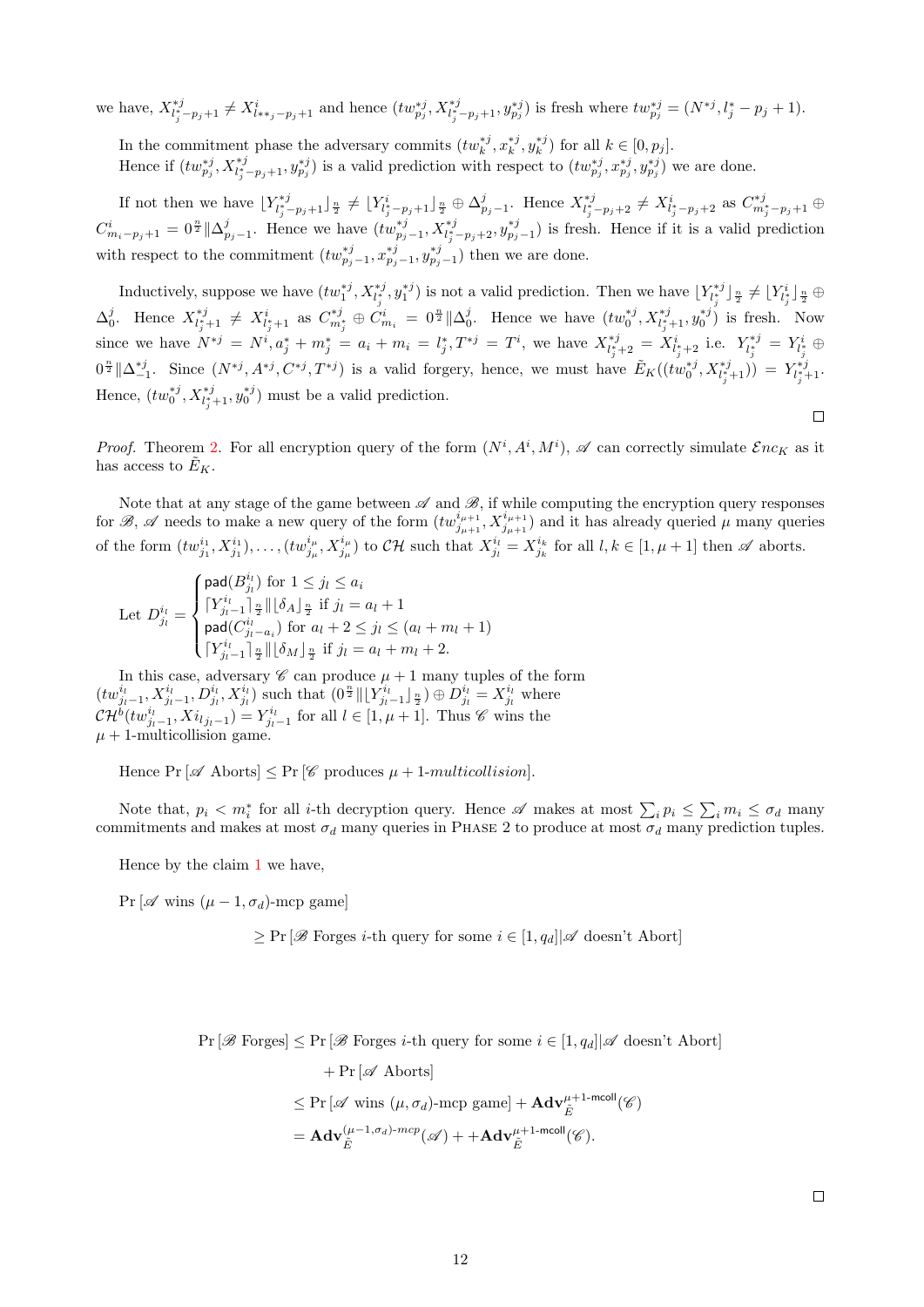## 7 Bounding Security Definitions of  $E$

Here we bound the advantages of an adversary playing in different security games as defined in Section [5.1.](#page-5-0) The tweakable block cipher  $\tilde{E}$  can be best understood from the following diagram.



**Figure 1:** The tweable block cipher in mixFeed. Here  $\rho$  is the 11-th round key function in AES[\[7\]](#page-18-0) key scheduling algorithm.  $\rho^i$  denotes *i*-many consecutive applications of  $\rho$ .

To bound the security definitions of  $\tilde{E}$  we make the following assumption.

<span id="page-12-0"></span>**Assumption 1.** For any  $K \in \{0,1\}^n$  chosen uniformly at random, probability that K has a period at most l is at most  $\frac{l}{2^{\frac{n}{2}}}$ .

Note that our assumption is weak in the sense that for an ideal permutation the above probability is at most  $\frac{l}{2^n}$ . Recently Mustafa Khairallah has observed that there are at least  $2^{33.77}$  keys with a period of  $2^{30.08}$  in the AES Key scheduling algorithm. Note that the probability that one of these keys are used is  $2^{33.77}$  $\frac{2^{33.77}}{2^{128}} = 2^{-94.23}$ . Whereas by our assumption the probability is at most  $\frac{2^{30.08}}{2^{64}}$  $\frac{30.08}{2^{64}} = 2^{-33.92}$ . So, we conclude that his observation does not violate our assumption.

## 7.1 Bounding  $\mu$ -TPRP Security

Here we try to bound the  $\mu$ -TPRP-security of the tweakable block cipher  $\tilde{E}$ . Let  $\mathscr A$  be any  $\mu$ -respecting adversary playing the  $\mu$ -T PRP game and makes at most t many primitive queries and d many online queries. We assume that the adversary doesn't make repetitive or redundant queries.

#### 7.1.1 The Ideal world and Analysis of Bad events

Let  $P$  and  $E$  denote the index set of primitive queries and encryption queries respectively.

In ideal world the oracle chooses random functions  $P: \{0,1\}^n \times \{0,1\}^n \to \{0,1\}^n$  and  $Q: T \times \{0,1\}^n \to$  $\{0,1\}^n$  such that for all  $K \in \{0,1\}^n$  we have  $P(K, \star)$  is a random permutation and for all  $tw \in T$  we have  $Q(tw, \star)$  is a random permutation.

PRIMITIVE QUERY: In the Ideal world for the *i*-th primitive query of the form  $(K^i, X^i)$  it computes  $Y^i = P(K^i, X^i)$  and sends it as a response.

Define  $\omega_t = (K^i, X^i, Y^i)_{i \in \mathcal{P}}$  to be the primitive transcript.

ONLINE QUERY: On receiving the *i*-th input query of the form  $((N^i, j^i), X^i)$  it computes  $Y^i = Q((N^i, j^i), X^i)$ and sends it as the response.

OFFLINE COMPUTATION : Oracle Chooses  $K \in \{0,1\}^n$  uniformly at random. It then chooses a permutation  $\Pi: \{0,1\}^n \to \{0,1\}^n$  uniformly at random from the set of all permutations over  $\{0,1\}^n$ . It then defines  $K_{N^i} := \Pi(N^i)$  and  $K^i = \alpha^{j^i} \cdot K_{N^i}$ .

Define  $\omega_d = (K, ((N^i, j^i), X^i, Y^i, K^i)_{i \in \mathcal{E}},)$  to be the online transcript. Define  $\omega = (\omega_t, \omega_d)$  be the transcript for the adversary in the ideal world.

**Bad Events:** Consider the following events due to  $\omega$ ,

BAD1: For some  $i \in \mathcal{E} \cup \mathcal{P}$  we have  $K^i = K$ .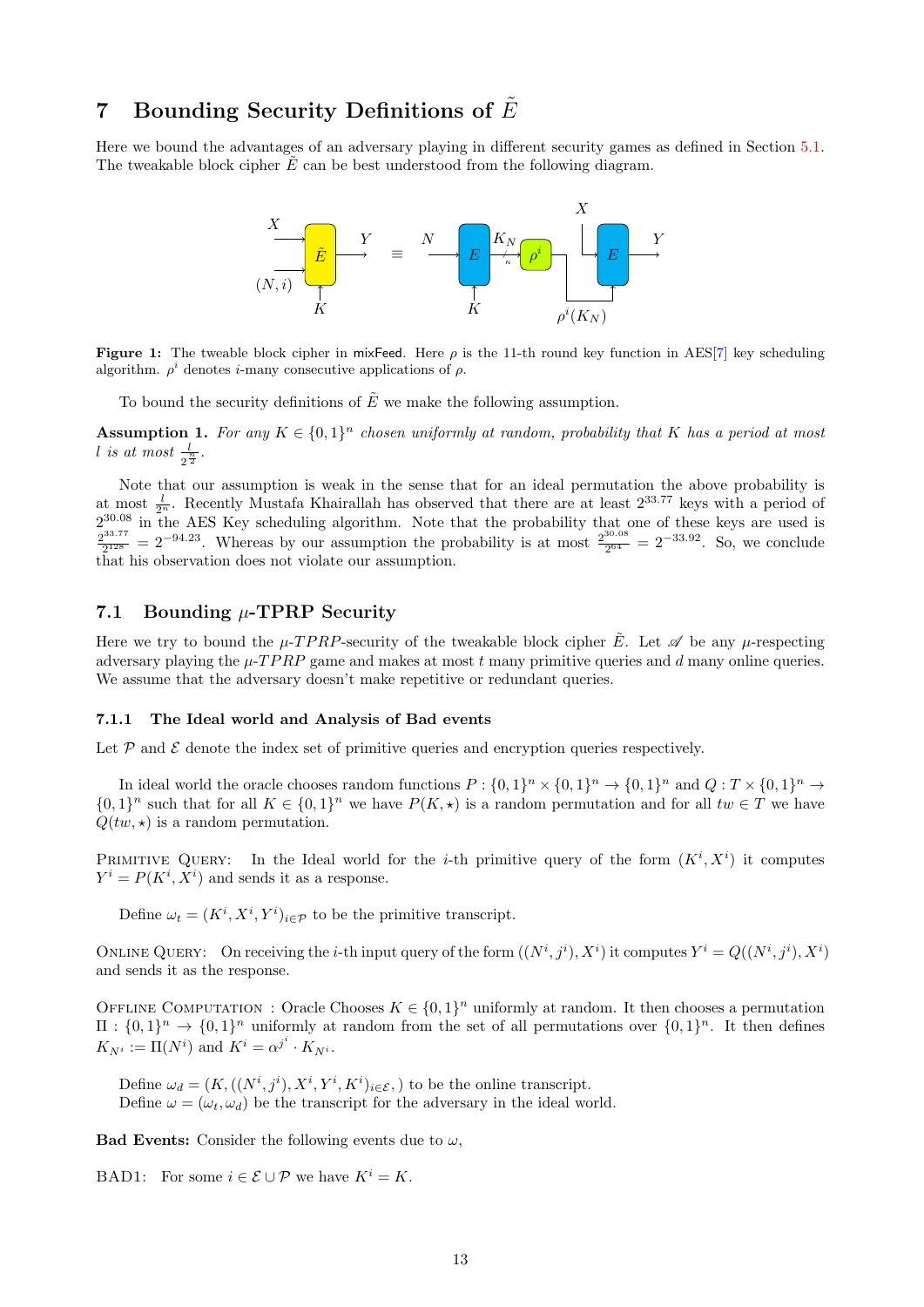BAD2: For some  $i_1 \neq i_2 \in \mathcal{E}$  we have  $(N^{i_1}, j^{i_1}) \neq (N^{i_2}, j^{i_2})$  but  $K^{i_1} = K^{i_2}$ .

BAD3: For some  $i \in \mathcal{E}$  and  $i' \in \mathcal{P}$  we have  $(K^i, X^i) = (K^{i'}, X^{i'})$ .

BAD4:  $\exists i_1, \ldots i_{\mu+1} \in \mathcal{E}$  s.t.  $Y^{i_k} = Y^{i_l} \quad \forall k, l \in [1, \mu + 1].$ 

BAD5: For some  $i \in \mathcal{E}$  and  $i' \in \mathcal{P}$  we have  $(K^i, Y^i) = (K^{i'}, Y^{i'}).$ 

#### Definition 1.

$$
BAD=\cup_{i=1}^{5}BADi.
$$

Lemma 1.

.

$$
\Pr[\text{BAD}] \le \frac{t+d}{2^n} + \frac{d^2}{2^{n+1}} + \frac{d}{2^{\frac{n}{2}}} + \frac{2\mu t}{2^n} + \frac{\binom{d}{\mu+1}}{(2^n)^{\mu}}.
$$

Proof. Here we try to bound the distinct bad events defined above.

BOUNDING BAD1: Fix  $i \in \mathcal{P} \cup \mathcal{E}$ , since K is chosen uniformly at random we have probabilty that  $K^i = K$ is at most  $\frac{1}{2^n}$ . similar Varying over all *i*,

$$
\Pr\left[\text{BAD1}\right] \le \frac{d+t}{2^n}
$$

BOUNDING BAD2: This event can be divided into the following cases.

CASE 1:  $(N^{i_1} \neq N^{i_2})$  In this case since  $\Pi$  is a random permutation,  $K_{N^{i_1}} \neq K_{N^{i_2}}$  are distinct and independent. Hence probability that  $K^{i_1} = K^{i_2}$  is atmost  $\frac{1}{2^n}$ . Varying over all  $i_1, i_2 \in \mathcal{E}$  we have,

$$
\Pr\left[\text{CASE 1}\right] \le \frac{d^2}{2^{n+1}}.
$$

CASE 2:  $(N^{i_1} = N^{i_2}; j^{i_1} \neq j^{i_2})$  In this case we have  $K_{N^{i_1}} = K_{N^{i_2}}$ .

Hence CASE 2 event occurs if and only if,  $r_i \mid (j^{i_1} - j^{i_2})$  where  $r_i$  is the periodicity of  $K_{N^i}$ .

Note that queries of this form arise due to the encryption query of  $\mathscr{B}$  with nonce  $N^i$  in the privacy game.

Let  $l_i$  denote the number of blocks in the encryption query of  $\mathscr{B}$  with nonce  $N^i$ . Then for all  $i_i, i_2$  such that  $N^{i_1} = N^{i_2} = N^i$ , we have  $|j^{i_1} - j^{i_2}| \leq l_i$ .

Hence we have  $r_i \leq l_i$  and by Assumption [1](#page-12-0) probability that this event holds is at most  $\frac{l_i}{2^{\frac{k}{2}}}$ . Now varying over all possible *i* and from the observation that  $\sum_i l_i \leq d$  we have,

$$
\Pr\left[\text{CASE 2}\right] \le \sum_{i} \frac{l_i}{2^{\frac{n}{2}}} \le \frac{d}{2^{\frac{n}{2}}}.
$$

Since the above two cases are mutually exclusive we have,

$$
\Pr[\text{BAD2}] \le \frac{d^2}{2^{n+1}} + \frac{d}{2^{\frac{n}{2}}}.
$$

BOUNDING BAD3: For a given  $i' \in \mathcal{P}$ , let the adversary makes the primitive query  $(K^{i'}, X^{i'})$ . Then there can be at most  $\mu$ -many encryption query of the form  $((N^{i_k}, j^{i_k}), X^{i'})_{k \in [1,\mu], i_k \in \mathcal{E}}$  and hence at most  $\mu$ -many  $(K^{i_k}, X^{i'})_{k \in [1,\mu], i_k \in \mathcal{E}}$  tuples. now since  $K^{i_k}$  are chosen uniformly at random during encryption query we have for a given  $i_k \in \mathcal{E}$ , probability that  $K^{i_k} = K^{i'}$  is at most  $\frac{1}{2^n}$ . Hence for a given  $i' \in \mathcal{P}$  probability that  $\exists i \in \mathcal{E}$ s.t.  $(K^i, X^i) = (K^{i'}, X^{i'})$  is at most  $\frac{\mu}{2^n}$ . Varying over all i', we have

$$
\Pr\left[\text{BAD3}\right] \le \frac{\mu t}{2^n}.
$$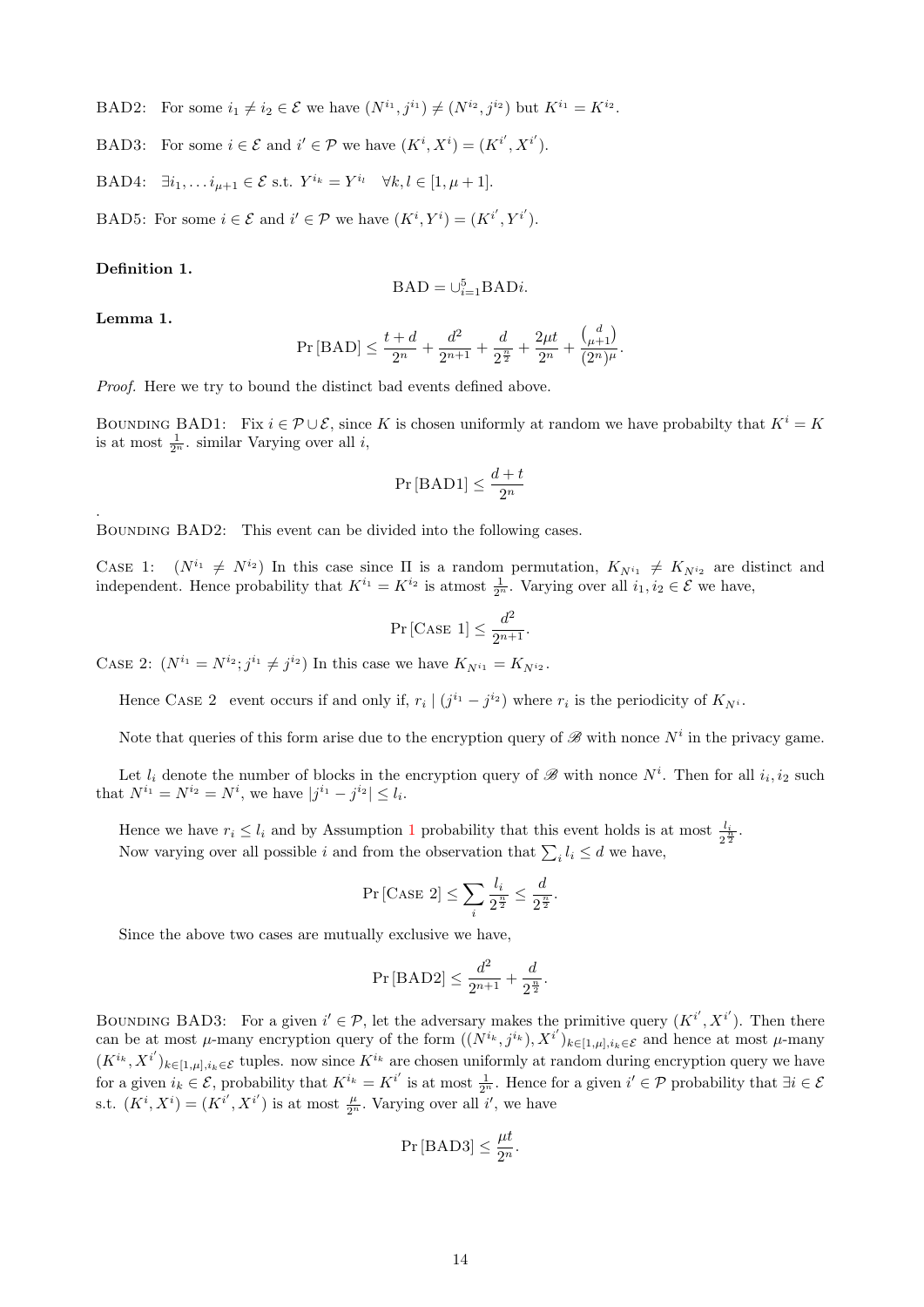BOUNDING BAD4: Since for each  $i \in \mathcal{E}$ ,  $Y^i$  is chosen uniformly at random. given  $i_1, \ldots, i_{\mu+1} \in \mathcal{E}$ probability that  $Y^{i_j} = Y^{i_j}$  for all  $j \in [1, \mu + 1]$  is at most  $\frac{1}{(2^n)^{\mu}}$ . Hence varying over all choices of  $i_1, \ldots, i_{\mu+1}$ we have

$$
\Pr\left[\text{BAD4}\right] \le \frac{\binom{d}{\mu+1}}{(2^n)^{\mu}}.
$$

BOUNDING BAD5  $\boxed{BAD4}$ : For a given  $i' \in \mathcal{P}$ , let the adversary's primitive transcript be  $(K^{i'}, \star, Y^{i'})$ . Then there can be at most  $\mu$ -many encryption transcript of the form  $((N^{i_k}, j^{i_k}), \star, Y^{i'})_{k \in [1,\mu], i_k \in \mathcal{E}}$  and hence at most  $\mu$ -many  $(K^{i_k}, Y^{i'})_{k \in [1,\mu], i_k \in \mathcal{E}}$  tuples. now since  $K^{i_k}$  are chosen uniformly at random during encryption query we have for a given  $i_k \in \mathcal{E}$ , probability that  $K^{i_k} = K^{i'}$  is at most  $\frac{1}{2^n}$ . Hence for a given  $i' \in \mathcal{P}$ probability that  $\exists i \in \mathcal{E}$  s.t.  $(K^i, Y^i) = (K^{i'}, Y^{i'})$  is atmost  $\frac{\mu}{2^n}$ . Varying over all i', we have

$$
Pr [BAD5|\overline{BAD4}] \le \frac{\mu t}{2^n}.
$$

Adding all the probabilities we get the Lemma.

#### 7.1.2 Real World and Good transcript analysis

The real world has oracle  $E_K$ . All the primitive queries and the encryption queries are responded based on the responses of  $E_K$ .

By good transcript we mean any transcript which is not bad. Now consider a good transcript  $\omega = (\omega_t, \omega_d)$ . Let  $\Theta_0$  and  $\Theta_1$  be the transcript random variable obtained in the ideal world and real world respectively.

Then we have  $Pr[\Theta_0 = \omega] = \prod_{t_i}$  $\frac{1}{(2^n)_{t_i}} \times \frac{1}{2^n} \times \frac{1}{(2^n)_d} \times \frac{1}{(2^n)_d}.$ Where  $t_i$  denotes the number of primitive Queries with the key  $K'_i \in \{0,1\}^{\kappa}$ . i.e  $\sum_i t_i = t$ .

Now note that in the real world the primitive queries and online queries are permutation compatible.

Hence we have  $Pr[\Theta_1 = \omega] = \prod$ ki  $\frac{1}{(2^n)_{k_i}} \times \frac{1}{2^n} \times \frac{1}{(2^n)_d}$ . Where  $k_i = d_i + t_i$  such that  $t_i$  denotes the number of primitive queries with key  $K_i$  and  $d_i$  denotes the number of encryption queries of the form  $(N^l, j^l, X)$  such that  $K^l = K_i$ . Note that  $\sum_i k_i = d + t$ .

Hence

$$
\frac{\Pr\left[\Theta_{1}\right]}{\Pr\left[\Theta_{0}\right]} = \frac{\prod_{i} (2^{n})_{t_{i}} \times 2^{n} \times (2^{n})_{d} \times (2^{n})_{d}}{\prod_{i} (2^{n})_{k_{i}} \times 2^{n} \times (2^{n})_{d}}
$$
\n
$$
= \frac{\prod_{i} (2^{n})_{t_{i}} \times (2^{n})_{d}}{\prod_{i} (2^{n})_{t_{i} + d_{i}}}
$$
\n
$$
= \frac{(2^{n})_{d}}{\prod_{i} (2^{n} - t_{i})_{d_{i}}} > 1.
$$

Hence by H-coefficient technique we have, Theorem [3.](#page-14-0)

<span id="page-14-0"></span>Theorem 3.

$$
\mathbf{Adv}_{\tilde{E}}^{\mu\text{-}TPRP}(d,t,\mu) \le \frac{t+d}{2^n} + \frac{d^2}{2^{n+1}} + \frac{d}{2^{\frac{n}{2}}} + \frac{2\mu t}{2^n} + \frac{\binom{d}{\mu+1}}{(2^n)^{\mu}}.
$$

 $\Box$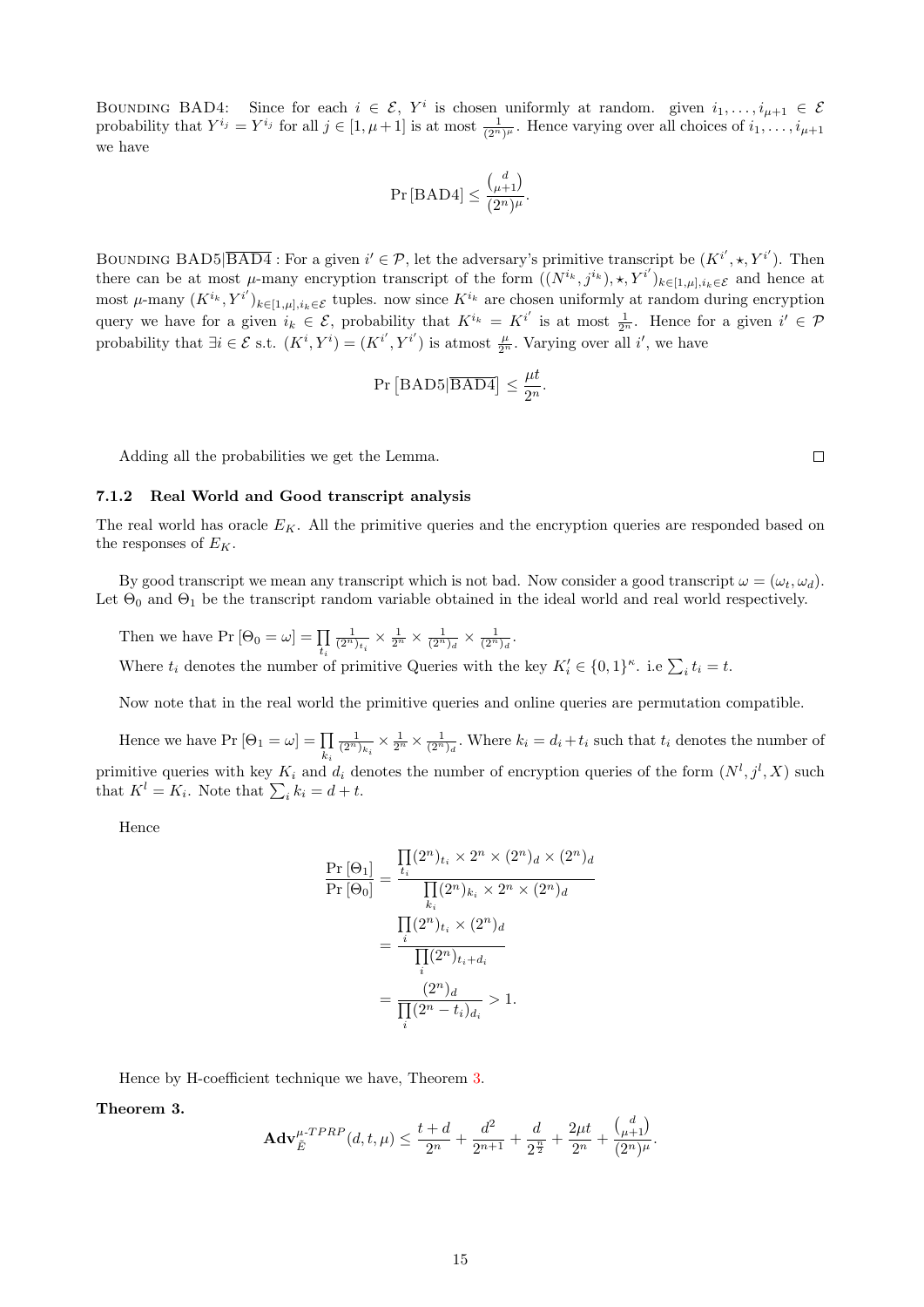#### 7.2 Bounding  $(\mu, \lambda)$ -mcp Security

Here we try to bound the advantage of a  $\mu$ -respecting adversary  $\mathscr A$  making t-many primitive queries and d-many online queries playing the  $(\mu, \lambda)$ -multi commitment prediction game with a challenger CH.

We assume that the adversary doesn't make repetitive or redundant queries.

PRIMITIVE QUERIES: Whenever  $\mathscr A$  makes a primitive query of the form  $(K^i, X^i)$  for some  $i \in \mathcal P$  the  $\mathcal{CH}$ responds with  $Y_i = E_{K^i}(X^i)$ . Let  $\omega_t = (K^i, X^i, Y^i)_{i \in \mathcal{P}}$  be the primitive transcript of the adversary  $\mathscr{A}$ .

ONLINE QUERIES: Whenever  $\mathscr A$  makes an online query of the form  $((N^i, j^i), X^i)$  for some  $i \in \mathcal E$ ,  $\mathcal{CH}$  checks that the query is  $\mu$ -respecting. If not, then it aborts. Else,  $\mathcal{CH}$  computes  $K_{N^i} = E_K(N^i)$ ,  $K^i = \alpha^{j^i} \cdot K_{N^i}$ and finally outputs  $Y^i = E_{K^i}(X)$  as response.

Let  $\omega_d = ((N^i, j^i), K^i, X^i, Y^i)_{i \in \mathcal{E}}$  be the online transcript of the adversary.

Define  $\omega = (\omega_t, \omega_d)$  as the transcript of  $\mathscr A$ .

#### Bad Events

Consider the following events depending on the transcript  $\omega$  of the adversary  $\mathscr A$ .

Bad Events due to primitive and encryption query.

- BAD1: For some  $i \in \mathcal{E} \cup \mathcal{P}$  we have  $K^i = K$ .
- BAD2: For some  $i_1 \neq i_2 \in \mathcal{E}$  we have  $(N^{i_1}, j^{i_1}) \neq (N^{i_2}, j^{i_2})$  but  $K^{i_1} = K^{i_2}$ .
- BAD3: For some  $i \in \mathcal{E}$  and  $i' \in \mathcal{P}$  we have  $(K^i, X^i) = (K^{i'}, X^{i'})$ .
- BAD4:  $\exists i_1, \ldots i_{\mu+1} \in \mathcal{E}$  s.t.  $Y^{i_k} = Y^{i_l} \quad \forall k, l \in [1, \mu+1].$

BAD5: For some  $i \in \mathcal{E}$  and  $i' \in \mathcal{P}$  we have  $(K^i, Y^i) = (K^{i'}, Y^{i'}).$ 

Bad event due to multi-commitment prediction game.

BAD 6: For some  $i \in [1, \lambda]$  and  $k \in \mathcal{E}$ , we have a commitment  $((N^i, j^i), x^i, y^i)$  is such that,  $(N^i, j^i) \neq$  $(N^k, j^k)$  but  $K^i = K^k$  where  $K^i = \rho^{j^i} \cdot E_K(N^i)$ .

BAD7: For some  $i \in [1, \lambda]$  and  $k \in \mathcal{P}$ , we have a commitment  $((N^i, j^i), x^i, y^i)$  is such that,  $(K^i, x^i)$  $(K^k, \lfloor X^k \rfloor_{\frac{n}{2}})$  where  $K^i = \rho^{j^i} \cdot E_K(N^i)$ .

#### Definition 2.

$$
\mathbf{BAD}=\cup_{i=1}^{7}\mathbf{BAD}i.
$$

#### Lemma 2.

$$
\Pr\left[\text{BAD}\right]\leq \frac{t+d}{2^n}+\frac{d^2}{2^{n+1}}+\frac{2d}{2^{\frac{n}{2}}}+\frac{2\mu t}{2^n}+\frac{{d\choose \mu+1}}{(2^n)^\mu}+\frac{\lambda d}{2^{n+1}}+\frac{\lambda t}{2^{\frac{3n}{2}}}
$$

.

Proof. Here we try to bound the distinct bad events defined above.

Bounds of events BAD1 to BAD5 has been found while bounding  $\mu$ -TPRP security of  $\tilde{E}$ .

BOUNDING BAD6: This event can be divided into the following cases.

CASE 1:  $(N^i \neq N^k)$  In this case  $K_{N^i} \neq K_{N^k}$  are distinct. Hence probability that  $K^i = K^k$  is at most  $\frac{1}{2^n}$ . Varying over all  $k \in \mathcal{E}$  and  $i \in [1, \lambda]$  we have,

$$
\Pr\left[\text{CASE 1}\right] \le \frac{\lambda d}{2^{n+1}}.
$$

CASE 2:  $(N^{i} = N^{k}; j^{i} \neq j^{k})$  In this case we have  $K_{N^{i}} = K_{N^{k}}$ .

Note that, this event occurs if and only if,  $r_i | (j^i - j^k)$  where  $r_i$  is the periodicity of  $K_{N^i}$ .

Note that, queries of this form arise due to the encryption query of  $\mathscr{B}$  with nonce  $N^i$  in the forgery game.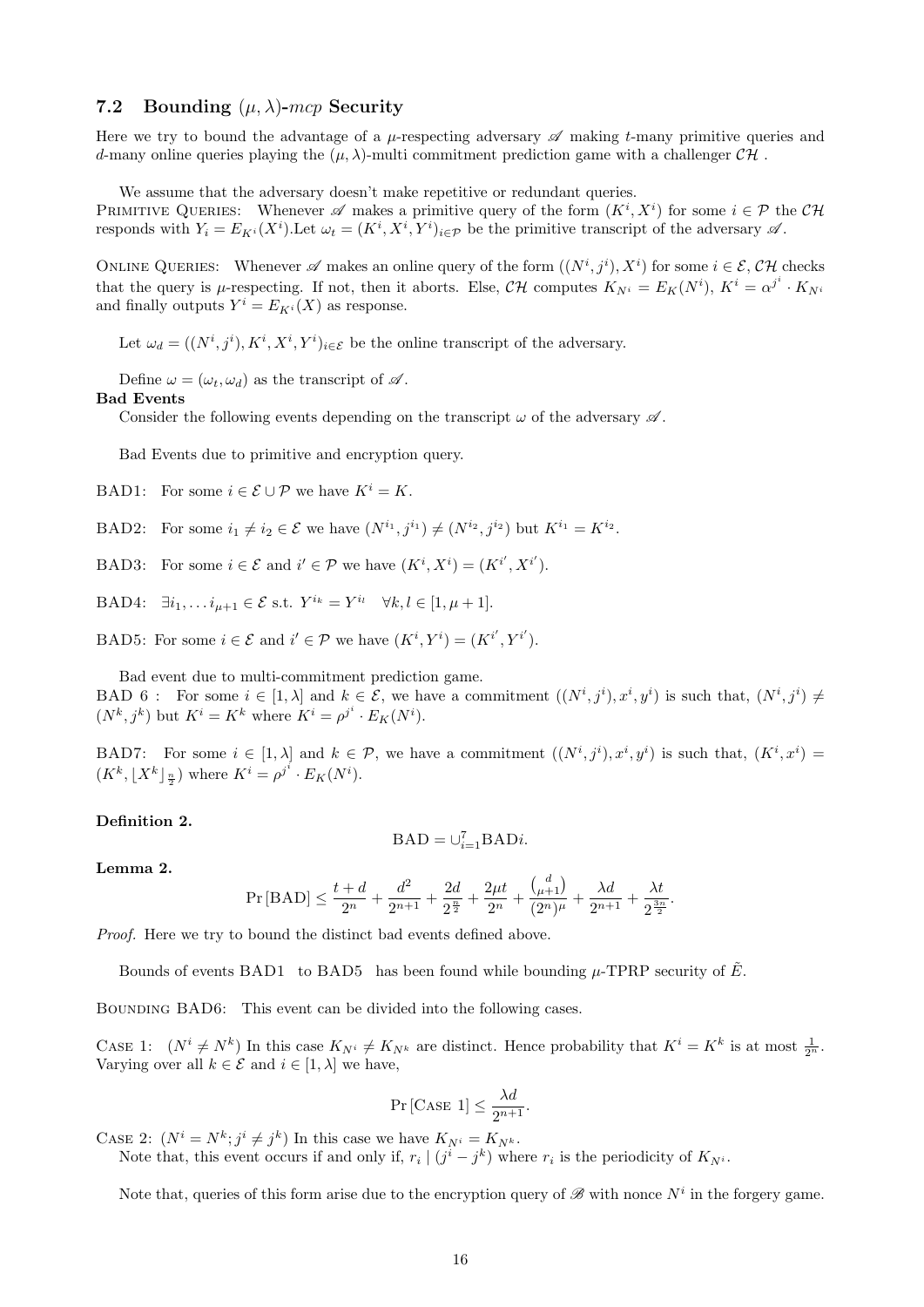Let l denote the maximum block length in any encryption or decryption query of  $\mathscr{B}$  in the forgery game. Then for all i, k such that  $N^i = N^k$ , we have  $|j^i - j^k| \leq l$ .

Hence we have  $r_i \leq l$  and by Assumption [1](#page-12-0) probability that this event holds is at most  $\frac{l_i}{2^{\frac{k}{2}}}$ . Now varying over all possible  $k \in \mathcal{E}$ ,  $i \in [1, \lambda]$  we have, and the observation that  $l \leq d$  we have,

$$
\Pr\left[\text{CASE 2}\right] \le \frac{d}{2^{\frac{n}{2}}}.
$$

Hence

$$
\Pr\left[\text{BAD6}\right]\leq \frac{\lambda d}{2^{n+1}}+\frac{d}{2^{\frac{n}{2}}}.
$$

BOUNDING BAD7: Fix  $i \in [1, \lambda]$  and  $k \in \mathcal{P}$ . Since  $K_{N^i}$  is distributed uniformly at random, and there is no primitive query after commitment, we have probability that  $(K^i, x^i) = (K^k, \lfloor X^k \rfloor \frac{n}{2})$  is at most  $\frac{1}{2^{\frac{3n}{2}}}$ . varying over all  $i, k$  we have,

$$
\Pr[\text{BAD7 }] \leq \frac{\lambda t}{2^{\frac{3n}{2}}}.
$$

Adding all the probabilities we get the Lemma.

#### Good Transcript Analysis

By good transcript we mean any transcript which is not bad. Now consider a good transcript  $\omega = (\omega_t, \omega_d)$ .

Then we have  $(tw^i, X^i)_{i \in [1, \lambda]}$  is fresh. Hence for a fix i, probability that  $\lfloor \tilde{E}(tw^i, X^i) \rfloor_{\frac{n}{2}} = y_i$  is bounded by at most  $\frac{1}{2^{\frac{n}{2}}}$ . Hence varying over all  $i \in [1, \lambda]$  we have,

$$
\Pr\left[\mathscr{A}^{\tilde{E}} \text{wins the } (\lambda, \mu) \text{-}mcp \text{ game }\right] \le \frac{\lambda}{2^{\frac{n}{2}}}.
$$

Combining the results we have Theorem [4.](#page-16-0)

#### <span id="page-16-0"></span>Theorem 4.

$$
\mathbf{Adv}_{\tilde{E}}^{(\mu,\lambda)\text{-mcp}}(d,t)\leq \frac{\lambda}{2^{\frac{n}{2}}}+\frac{t+d}{2^n}+\frac{d^2}{2^{n+1}}+\frac{2d}{2^{\frac{n}{2}}}+\frac{2\mu t}{2^n}+\frac{{M\choose \mu+1}}{{(2^n)^\mu}}+\frac{\lambda d}{2^{n+1}}+\frac{\lambda t}{2^{\frac{3n}{2}}}.
$$

#### 7.3 Bounding  $\mu$ -multi collision

#### 7.3.1 Bounding  $\mu$ -multi collision for  $\tilde{E}$

We model  $E$  as a random permutation. We assume that the adversary doesn't make repetitive or redundant queries.

O QUERIES: Whenever  $\mathscr A$  makes an online query of the form  $((N^i, j^i), X^i, C^i)$  for some  $i \in \mathcal E, \mathcal O$  computes  $K_{N^i}=E_K(N^i)$ ,  $K^i=\alpha^{j^i}\cdot K_{N^i}$  and finally outputs $z^i=\lfloor Y^i\oplus C^i\rfloor_{\frac{n}{2}}$  as response where  $Y^i=E_{K^i}(X^i)$ .

Let  $\omega_d = ((N^i, j^i), K^i, X^i, z^i)_{i \in \mathcal{E}}$  be the online transcript of the adversary.

We have the  $\mu$ - multi collision occurs if  $\exists i_1, \ldots, i_\mu \in [1, d]$  such that  $z^{i_k} = z^{i_l}$  for all  $k, l \in [1, \mu]$ . Consider the following event

BAD: For some  $i_k \neq i_l \in [1, d]$  we have  $tw^{i_k} \neq tw^{i_l}$  but  $K^{i_k} = K^{i_l}$ . As shown earlier, probability of this can be bounded by  $\frac{d^2}{2^{n+1}} + \frac{d}{2^n}$  $rac{d}{2^{\frac{n}{2}}}.$ 

Now suppose  $\forall k, l \in [1, d]$  we have BAD doesn't occur. Then Note that the probability of  $\mu$ -multi collision is highest when the tweak is same for all the queries.

In that case for a given  $x \in \{0,1\}^{\frac{n}{2}}$ , and fixed  $i_k \in [1,d]$  number of possible tuples of  $(Y^{i_k}, C^{i_K})$  such that  $z^{i_k} = \lfloor Y^{i_k} \oplus C^{i_k} \rfloor_{\frac{n}{2}} = x$  is bounded by  $2^{\frac{n}{2}}$ . Hence varying over all  $i_1, \ldots, i_\mu \in [1, d]$ , we have number of possible tuples  $(Y^{i_1}, C^{i_1}), \ldots, (Y^{i_\mu}, C^{i_\mu})$  such that  $z^{i_k} = \lfloor Y^{i_k} \oplus C^{i_k} \rfloor \frac{n}{2} = x \ \forall k \in [1, \mu]$  is bounded by  $2^{\frac{\mu n}{2}}$ .

 $\Box$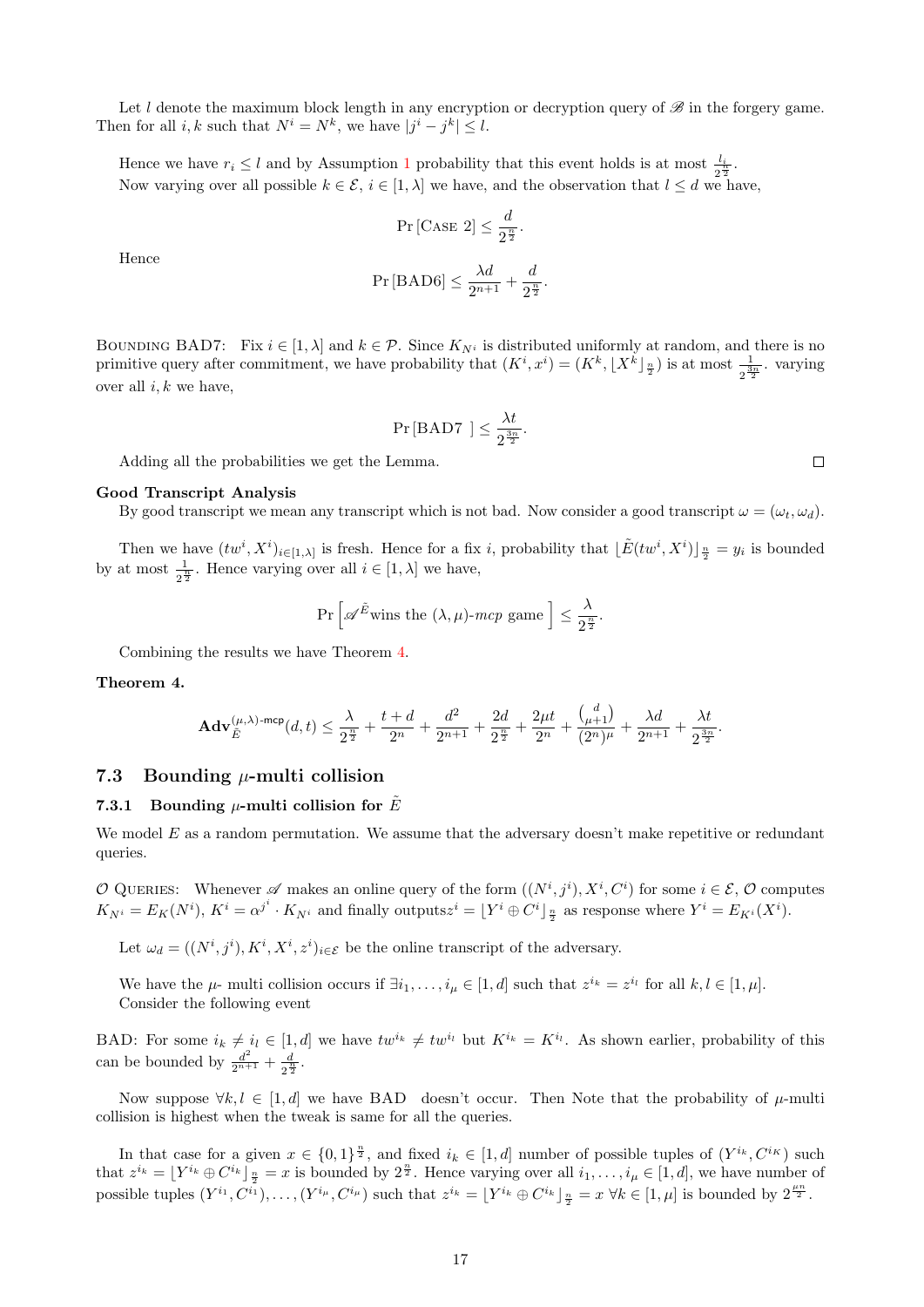Varying over all  $x \in \{0,1\}^{\frac{n}{2}}$  and for all combination of  $i_1,\ldots,i_\mu \in [1,d]$  we have number of ways in which  $\mu$ -multi collision occurs is at most  $\binom{d}{\mu} 2^{\frac{(\mu+1)n}{2}}$ .

Hence we have

$$
\begin{aligned} \Pr\left[\mu\text{-mcoll}|\overline{\text{BAD}}\right] &\leq \frac{{d\choose \mu}2^{\frac{(\mu+1)n}{2}}}{(2^n)_{\mu}} \\ &\leq d\bigg(1+\frac{\mu^2}{2^n}\bigg)\bigg(\frac{d}{2^{\frac{n}{2}}}\bigg)^{\mu-1}. \end{aligned}
$$

Combining the results of this section we have Theorem [5.](#page-17-0)

<span id="page-17-0"></span>Theorem 5.

.

$$
\mathbf{Adv}_{\tilde{E}}^{\mu\text{-mcoll}}(d) \le d\bigg(1 + \frac{\mu^2}{2^n}\bigg)\bigg(\frac{d}{2^{\frac{n}{2}}}\bigg)^{\mu-1} + \frac{d^2}{2^{n+1}} + \frac{d}{2^{\frac{n}{2}}}
$$

#### 7.3.2 Bounding  $\mu$ -multi collision for P

Let  $P: T \times \{0,1\}^n \to \{0,1\}^n$  be a random function such that we have  $P(tw, \star)$  is a random permutation for all  $tw \in T$ .

We assume that the adversary doesn't make repetitive or redundant queries.

O QUERIES: Whenever  $\mathscr A$  makes an online query of the form  $((N^i, j^i), X^i, C^i)$  for some  $i \in \mathcal E, \mathcal O$  computes  $z^i = [Y^i \oplus C^i]_{\frac{n}{2}}$  as response where  $Y^i = P(tw^i, X^i)$ .

Let  $\omega_d = ((N^i, j^i), X^i, z^i)_{i \in \mathcal{E}}$  be the online transcript of the adversary.

We have the  $\mu$ - multi collision occurs if  $\exists i_1, \ldots, i_\mu \in [1, d]$  such that  $z^{i_k} = z^{i_l}$  for all  $k, l \in [1, \mu]$ .

Note that the probability of  $\mu$ -multi collision is highest when the tweak is same for all the queries.

In that case for a given  $x \in \{0,1\}^{\frac{n}{2}}$  and fixed  $i_k \in [1,d]$  number of possible tuples of  $(Y^{i_k}, C^{i_K})$  such that  $z^{i_k} = \lfloor Y^{i_k} \oplus C^{i_k} \rfloor_{\frac{n}{2}} = x$  is bounded by  $2^{\frac{n}{2}}$ . Hence varying over all  $i_1, \ldots, i_\mu \in [1, d]$ , we have number of possible tuples  $(Y^{i_1}, C^{i_1}), \ldots, (Y^{i_\mu}, C^{i_\mu})$  such that  $z^{i_k} = \lfloor Y^{i_k} \oplus C^{i_k} \rfloor \frac{n}{2} = x \ \forall k \in [1, \mu]$  is bounded by  $2^{\frac{\mu n}{2}}$ .

Varying over all  $x \in \{0,1\}^{\frac{n}{2}}$  and for all combination of  $i_1,\ldots,i_\mu \in [1,d]$  we have number of ways in which  $\mu$ -multi collision occurs is at most  $\binom{d}{\mu} 2^{\frac{(\mu+1)n}{2}}$ .

Hence we have

$$
\begin{aligned} \Pr\left[\mu\text{-mcoll}\right] &\leq \frac{{d\choose \mu}2^{\frac{(\mu+1)n}{2}}}{(2^n)_{\mu}}\\ &\leq d\bigg(1+\frac{\mu^2}{2^n}\bigg)\bigg(\frac{d}{2^{\frac{n}{2}}}\bigg)^{\mu-1}. \end{aligned}
$$

Combining the results of this section we have Theorem [6.](#page-17-1)

<span id="page-17-1"></span>Theorem 6.

.

$$
\mathbf{Adv}_{P}^{\mu\text{-mcoll}}(d) \le d\bigg(1+\frac{\mu^{2}}{2^{n}}\bigg)\bigg(\frac{d}{2^{\frac{n}{2}}}\bigg)^{\mu-1}
$$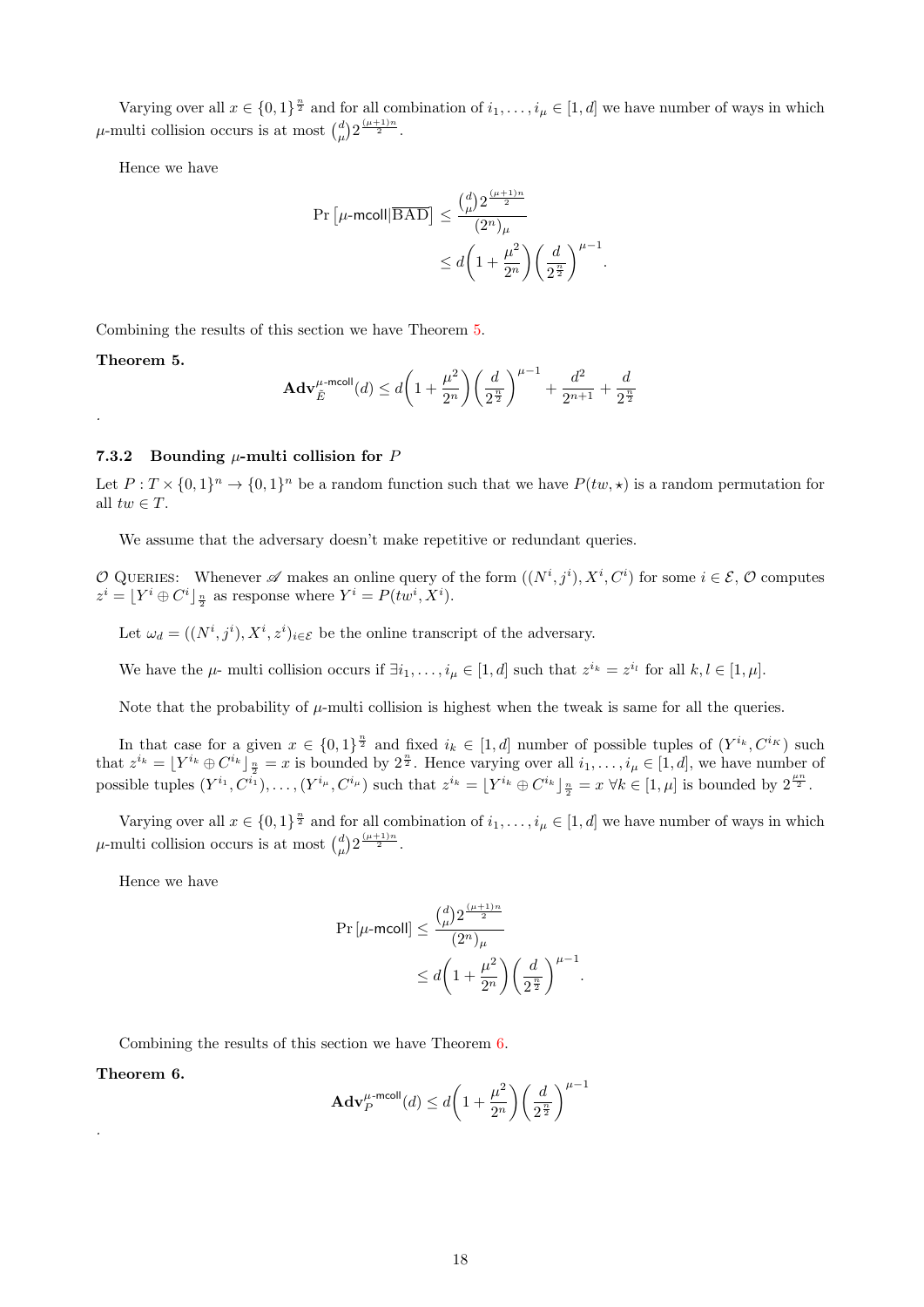## 8 Security Bounds for mixFeed

Here we bound the advantages of an adversary playing in different security games as defined in Section [5.1.](#page-5-0)

For any adversary running in time  $t$  and making atmost  $q$  many encryption and decryption (in case of forgery) query with total of at most  $\sigma$  many blocks,

#### <span id="page-18-8"></span>Theorem 7.

$$
\mathbf{Adv}_{\mathit{mixed}}^{\mathit{priv}} \leq \frac{t+\sigma}{2^n} + \frac{\sigma^2}{2^{n+1}} + \frac{\sigma}{2^{\frac{n}{2}}} + \frac{2\mu t}{2^n} + \frac{{\mu+1 \choose \mu+1}}{{(2^n)^\mu}} + \sigma\bigg(1 + \frac{(\mu+1)^2}{2^n}\bigg)\bigg(\frac{\sigma}{2^{\frac{n}{2}}}\bigg)^\mu.
$$

<span id="page-18-9"></span>Theorem 8.

$$
\mathbf{Adv}_{\textit{mix} \textit{feed}}^{\textit{forge}} \leq \frac{t+\sigma}{2^n} + \frac{3\sigma^2}{2^{n+1}} + \frac{4\sigma}{2^{\frac{n}{2}}} + \frac{2(\mu-1)t}{2^n} + \frac{{\tau \choose \mu}}{(2^n)^{\mu-1}} + \frac{\sigma t}{2^{\frac{3n}{2}}} + \sigma \bigg(1 + \frac{(\mu+1)^2}{2^n}\bigg)\bigg(\frac{\sigma}{2^{\frac{n}{2}}}\bigg)^{\mu}.
$$

where n is the state size and  $\mu$  is the number of multi collisions allowed in the input of the tweakable blockcipher. For all calculation purposes take  $\mu > 4$ .

Note that According to NIST requirement  $\sigma \leq 2^{46}$  and  $t \leq 2^{112}$ . Following our recommendation in Section [2,](#page-1-0) we take  $n = 128$  and  $\mu = 4$ . Then We have  $\sigma \left(1 + \frac{(\mu + 1)^2}{2^n}\right) \left(\frac{\sigma}{2^{\frac{3}{2}}} \right)$  $\frac{n}{2}$ <sup> $\frac{n}{2}$ </sup>  $\int_{0}^{\mu}$  < 2<sup>-25</sup> and hence the dominating term is  $\frac{2\mu t}{2^n}$  Theorem [7](#page-18-8) and  $\frac{2(\mu-1)t}{2^n}$  in Theorem [8](#page-18-9) which are both less than  $2^{-12}$ . Hence we conclude that mixFeed is well secured within the complexity bounds specification of NIST.

Proof. Theorem [7](#page-18-8) can be derived from Theorem [1,](#page-7-0) Theorem [3](#page-14-0) and Theorem [6.](#page-17-1)

Theorem [8](#page-18-9) can be derived from Theorem [2](#page-10-0) , Theorem [4](#page-16-0) and Theorem [5.](#page-17-0)

 $\Box$ 

## References

- <span id="page-18-1"></span>[1] Andrey Bogdanov, Dmitry Khovratovich, and Christian Rechberger. Biclique cryptanalysis of the full AES. In Advances in Cryptology - ASIACRYPT 2011 - 17th International Conference on the Theory and Application of Cryptology and Information Security, Seoul, South Korea, December 4-8, 2011. Proceedings, pages 344–371, 2011.
- <span id="page-18-6"></span>[2] Lorenzo Grassi. Mixture differential cryptanalysis: a new approach to distinguishers and attacks on round-reduced AES. IACR Trans. Symmetric Cryptol., 2018(2):133–160, 2018.
- <span id="page-18-3"></span>[3] Lorenzo Grassi, Christian Rechberger, and Sondre Rønjom. Subspace trail cryptanalysis and its applications to AES. IACR Trans. Symmetric Cryptol.,  $2016(2):192-225$ , 2016.
- <span id="page-18-4"></span>[4] Lorenzo Grassi, Christian Rechberger, and Sondre Rønjom. A new structural-differential property of 5-round AES. In Advances in Cryptology - EUROCRYPT 2017 - 36th Annual International Conference on the Theory and Applications of Cryptographic Techniques, Paris, France, April 30 - May 4, 2017, Proceedings, Part II, pages 289–317, 2017.
- <span id="page-18-2"></span>[5] Khoongming Khoo, Eugene Lee, Thomas Peyrin, and Siang Meng Sim. Human-readable proof of the related-key security of AES-128. IACR Trans. Symmetric Cryptol., 2017(2):59–83, 2017.
- <span id="page-18-7"></span>[6] Moses Liskov, Ronald L Rivest, and David Wagner. Tweakable block ciphers. In Annual International Cryptology Conference, pages 31–46. Springer, 2002.
- <span id="page-18-0"></span>[7] NIST. Announcing the ADVANCED ENCRYPTION STANDARD (AES). Fedral Information Processing Standards Publication FIPS 197, National Institute of Standards and Technology, U. S. Department of Commerce, 2001.
- <span id="page-18-5"></span>[8] Sondre Rønjom, Navid Ghaedi Bardeh, and Tor Helleseth. Yoyo tricks with AES. In Advances in Cryptology - ASIACRYPT 2017 - 23rd International Conference on the Theory and Applications of Cryptology and Information Security, Hong Kong, China, December 3-7, 2017, Proceedings, Part I, pages 217–243, 2017.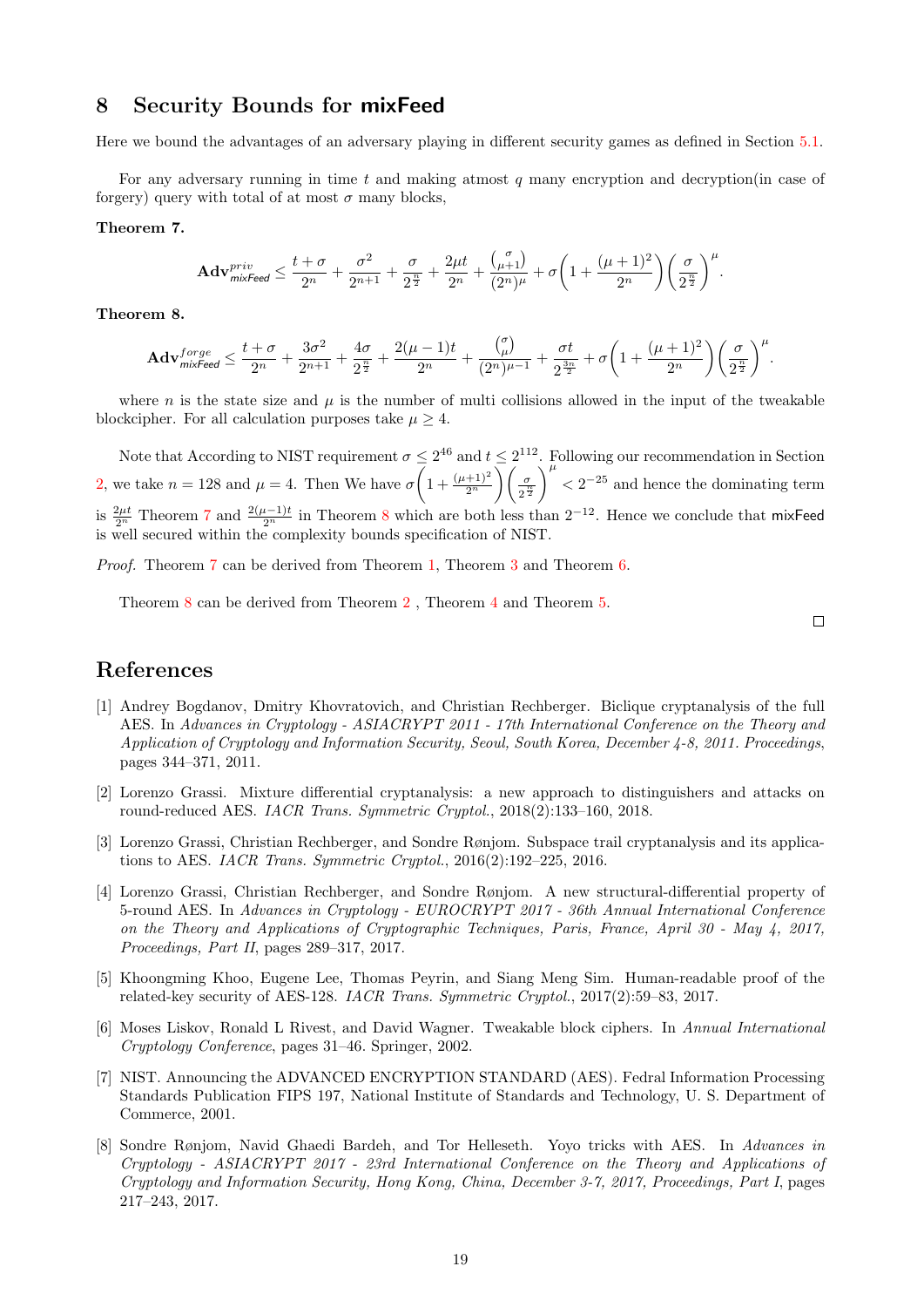## Appendix

## Relevant figures for mixFeed



Figure 2: The  $FB^+$  Function in mixFeed. pad is 0\*1 padding.



Figure 3: The  $FB^-$  Function in mixFeed

<span id="page-19-0"></span>

**Figure 4:** Block diagram for mixFeed encryption. Here,  $\bar{N} = N||x$ , where  $x = 0^8/0^71/0^610$  depending on the condition that  $(a \neq 0)$  or  $(a = 0 \& m \neq 0)$  or  $(a = 0 \& m = 0)$  respectively. We define  $l = a + m$ .

## Test Vectors

## Test Vectors for AES'128/128

testvector 1

 $Input = 000102030405060708090a0b0c0d0e0f$  $Key = efcb089475ded60586a7d97c64baf3e1$  $Input = 2f22aa67066bf48cdd3cf0808ebc86ed$  $Key = 8cc110aba3f926985eef0262bc0e21dc$ 

testvector 2